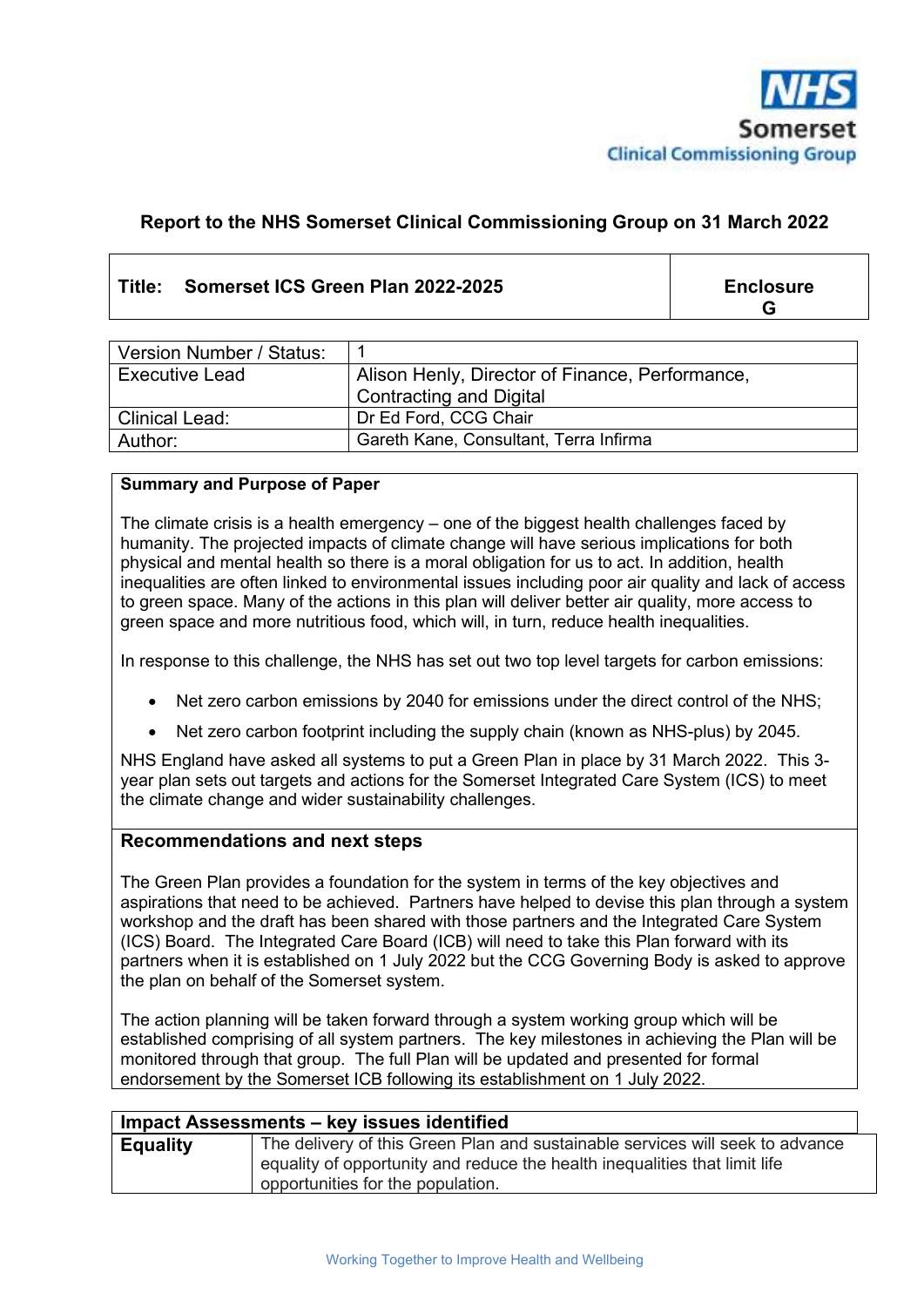| Quality                               | The challenge of tackling the climate crisis cannot be met without substantial<br>changes to the way every organisation operates and health services are no<br>exception. Therefore the ICS will need to develop low carbon, sustainable<br>models of care. As with many elements of sustainability, there is a substantial<br>opportunity to improve health outcomes while cutting carbon, for example<br>through green social prescribing. |  |  |
|---------------------------------------|----------------------------------------------------------------------------------------------------------------------------------------------------------------------------------------------------------------------------------------------------------------------------------------------------------------------------------------------------------------------------------------------------------------------------------------------|--|--|
| <b>Safeguarding</b>                   | Delivery of the objectives of the Green Plan will contribute to providing people<br>with a safer and more sustainable place to live which will have positive affects<br>on their health and well-being.                                                                                                                                                                                                                                      |  |  |
| <b>Privacy</b>                        | This Plan does not include confidential information.                                                                                                                                                                                                                                                                                                                                                                                         |  |  |
| <b>Engagement</b>                     | A system workshop was held to collect the views of the system and provided the<br>basis for the Green Plan. Partners will continue to be engaged through the<br>working group and all of the associated workstreams that contribute to the<br>delivery of this Plan.                                                                                                                                                                         |  |  |
|                                       | Employee engagement is one of the fundamental challenges of sustainability.<br>Change of any magnitude by definition requires individuals to make different<br>decisions to those made under business as usual.                                                                                                                                                                                                                              |  |  |
|                                       | In the general awareness stream, strong connections will be made between<br>sustainability and the health agenda. Participants will be encouraged to identify<br>what they can do in their role to make a difference.                                                                                                                                                                                                                        |  |  |
|                                       | For the more focussed engagement, key decision makers will be actively<br>involved in designing the 'new normal'. This approach creates better solutions<br>and secures the buy-in of the decision makers themselves by bringing them into<br>the process.                                                                                                                                                                                   |  |  |
| <b>Financial /</b><br><b>Resource</b> | Planning and resourcing of the sustainability agenda needs to be built into<br>annual commissioning plans and ensure that Somerset invests sufficiently to<br>deliver the targets of the Green Plan.                                                                                                                                                                                                                                         |  |  |
|                                       | The main revenue commitment will be to support the role of Sustainability<br>Manager for the ICS. Once the action plan is developed, we will assess the<br>revenue commitment required to deliver those actions and develop a resourcing<br>strategy.                                                                                                                                                                                        |  |  |
|                                       | Meeting the vision set out in this plan will require capital investment. We will do<br>this two ways:                                                                                                                                                                                                                                                                                                                                        |  |  |
|                                       | Integrating sustainability into planned capital projects: we expect many of<br>٠<br>these measures will be cost neutral or cost negative, but some may<br>require increased investment;                                                                                                                                                                                                                                                      |  |  |
|                                       | Sustainability projects: we will apply for NHS and Government Grants<br>such as the Public Sector Decarbonisation Scheme (PSDS) to address<br>key issues in the existing estate.                                                                                                                                                                                                                                                             |  |  |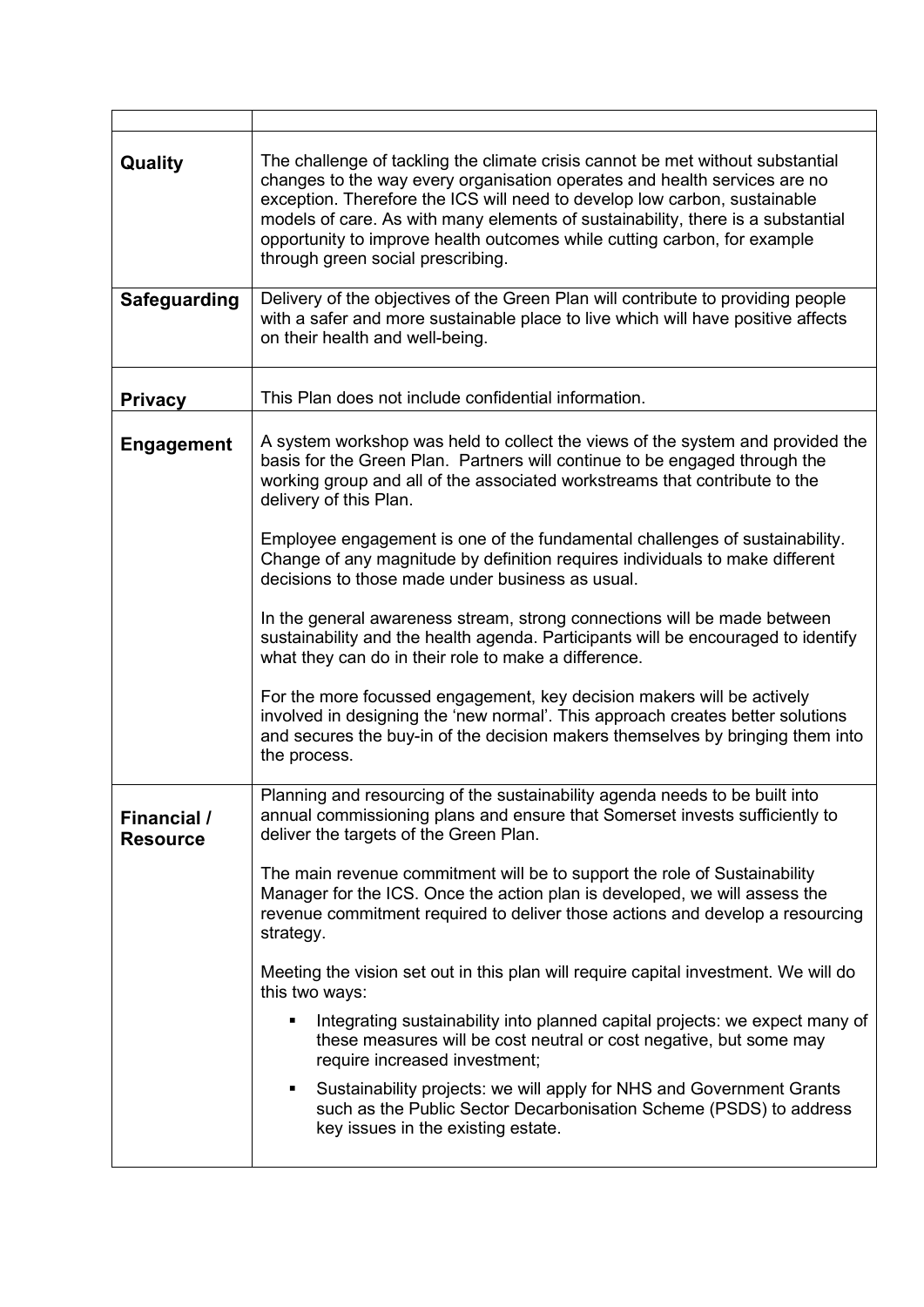| Governance<br>or Legal            | The vision set out in this plan will only be delivered if key decision makers are<br>incentivised to make different decisions compared to business as usual.<br>Therefore we will cascade sustainability targets down through the ICS reporting<br>structure to ensure responsibility is properly aligned to authority. In practice this<br>means that appropriate and measurable sustainability objectives will be added<br>to the personal objectives of key decision makers. |            |                   |                 |  |
|-----------------------------------|---------------------------------------------------------------------------------------------------------------------------------------------------------------------------------------------------------------------------------------------------------------------------------------------------------------------------------------------------------------------------------------------------------------------------------------------------------------------------------|------------|-------------------|-----------------|--|
|                                   | When the Integrated Care Board (ICB) for Somerset is appointed, a board<br>member will be designated the Lead for Sustainability in the Somerset ICS. The<br>ICB will be the ultimate decision-making body for this plan. Day to day<br>responsibility will lie with the Sustainability Steering Group. In the interim the<br>CCG will take the lead role for the system and begin the implementation<br>process by establishing the Sustainability Steering Group.             |            |                   |                 |  |
| <b>Sustainability</b>             | The Somerset ICS Green Plan 2022-2025 includes core work elements around<br>sustainable healthcare, public health and wellbeing, estates and facilities, travel<br>and transport, supply chain and procurement, adaptation and offsetting and<br>digital transformation.                                                                                                                                                                                                        |            |                   |                 |  |
| <b>Risk</b><br><b>Description</b> | Risk assessments associated with the delivery of the Green Plan will be built<br>into future planning. At present the hazards of climate change are reflected in<br>the national and regional Community Risk Registers.                                                                                                                                                                                                                                                         |            |                   |                 |  |
|                                   | Consequence                                                                                                                                                                                                                                                                                                                                                                                                                                                                     | Likelihood | <b>RAG Rating</b> | <b>GBAF Ref</b> |  |
| <b>Risk Rating</b>                | tba                                                                                                                                                                                                                                                                                                                                                                                                                                                                             | tba        | tba               |                 |  |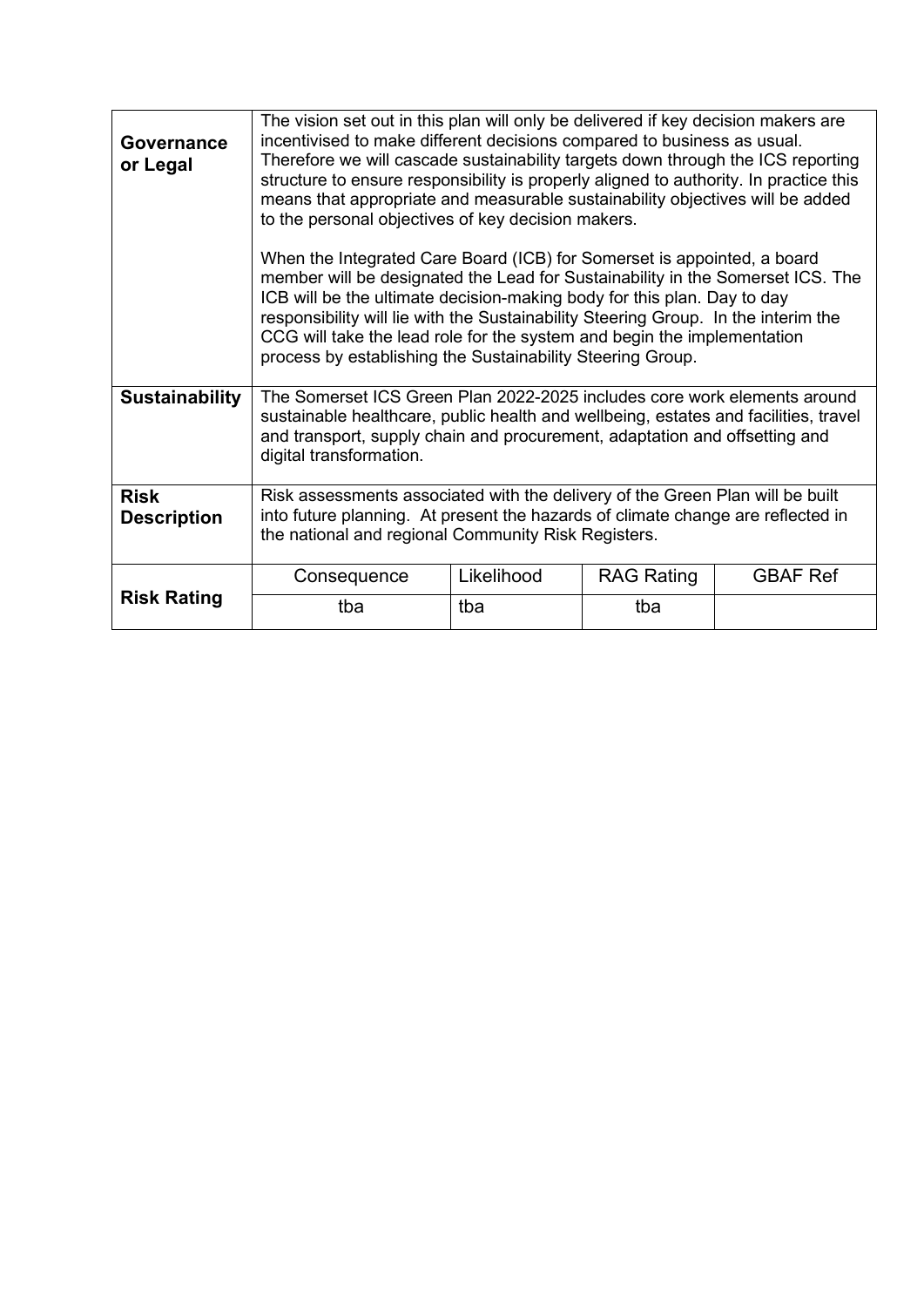

# Somerset ICS Green Plan 2022-2025

dated 28 March 2022 Author: Gareth Kane, Terra Infirma Ltd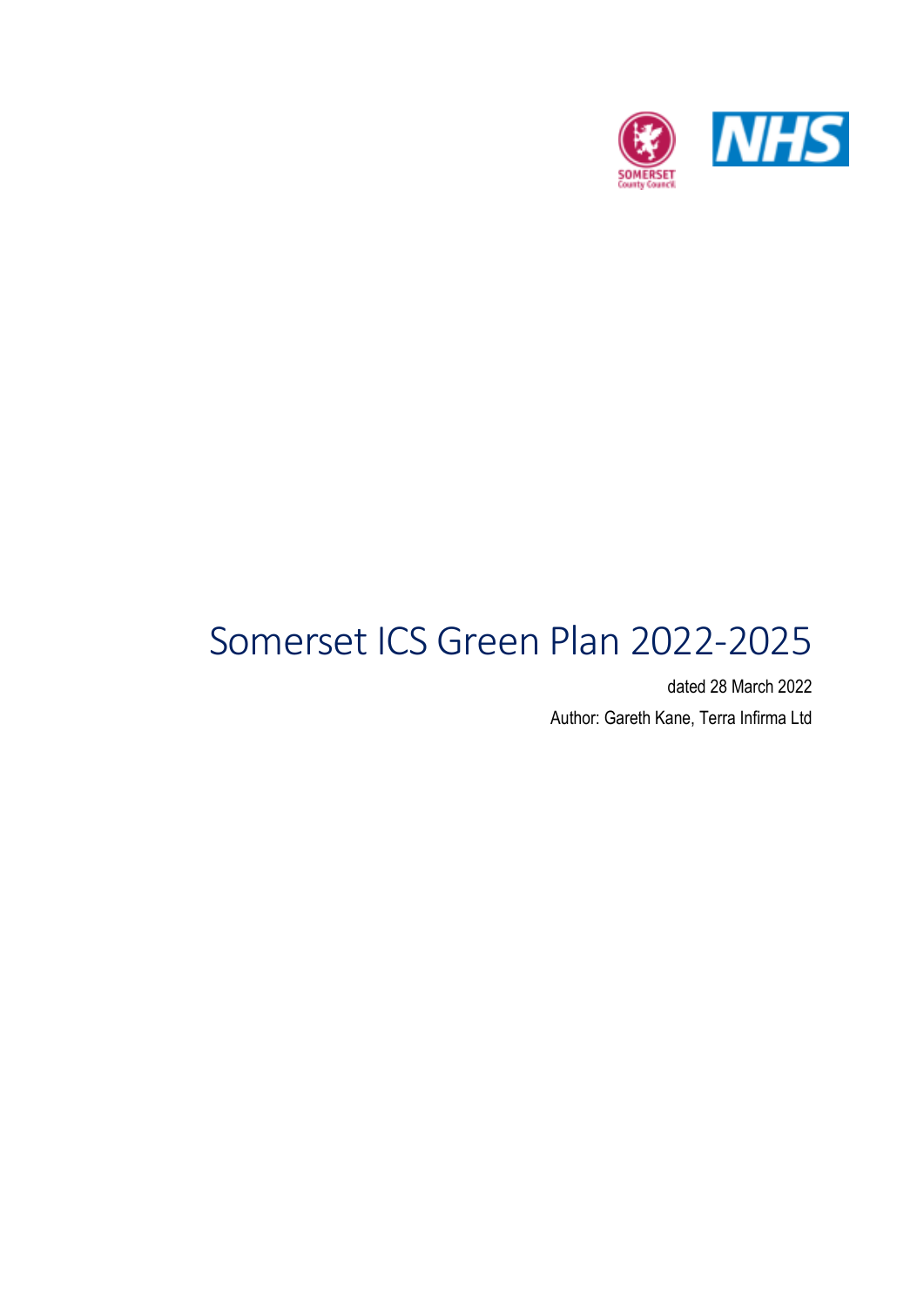### **Author's Note:**

This Green Plan has been compiled via the following sources and consultations:

- 'How to Produce a Green Plan' guidance from Greener NHS;
- 'Delivering a Net Zero NHS' Greener NHS;
- Sustainability requirements from the NHS Standard Contract;
- A stakeholder workshop held 16 February 2022 which set out the vision, principles and priority areas;
- **Discussions with Somerset CCG senior staff;**
- Discussion at ICS Executives and shadow ICB Board;
- Documents provided by Somerset CCG, Somerset NHS Foundation Trust, Somerset County Council and system partners;
- **EXECOMMENTS** For Comments received from stakeholders on previous drafts of this Plan.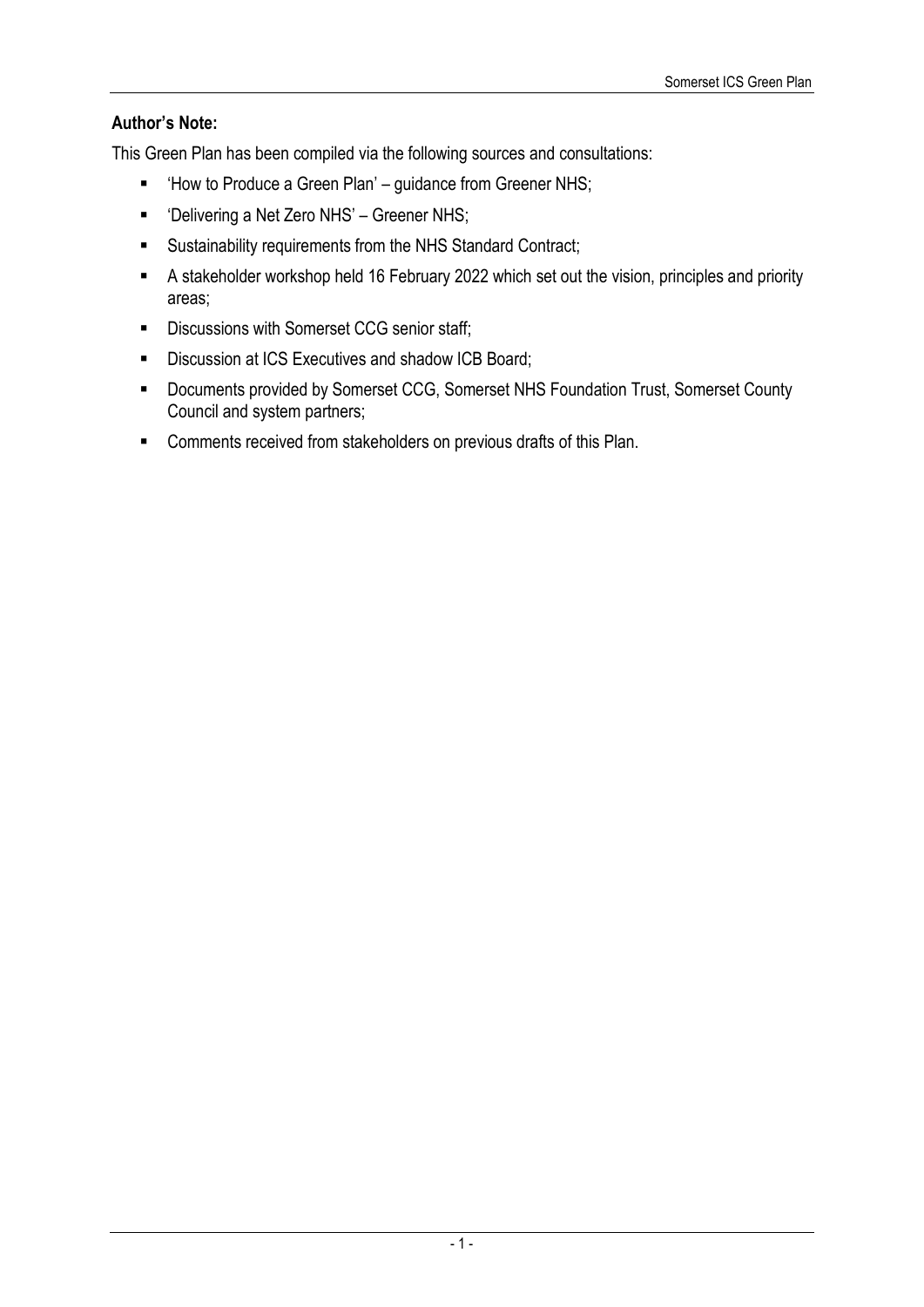# Foreword

Climate change is undoubtedly one of the biggest health challenges of the 21st Century. As the NHS represents 7% of the UK's carbon footprint, we are morally obliged to show leadership in rapidly cutting carbon emissions. But the sustainability agenda is much more than that to us – many of the solutions to climate change also represent an opportunity to improve public health by promoting active lifestyles, improving air quality and embracing the mental health benefits of spending time in natural environments.

In response to these challenges and opportunities, the Somerset Integrated Care System (ICS) recognises the climate emergency and is committed to achieving the national NHS target of net zero by 2040 and contributing to the goal of making Somerset a carbon neutral County by 2030.

In Somerset, we have made some good progress on sustainability. Somerset CCG has led the way on prescribing Easyhaler®, the first certified carbon neutral inhaler. Frome Medical Practice and Primary Care Network (PCN) has received a Nation Award for Sustainability from the Royal College of General Practitioners (RCGP) three years running and is regarded as a forerunner in primary care sustainability. Our two Hospital Trusts have developed a joint green plan setting out how they will meet national NHS targets.

This Green Plan has been developed to build on this work as the Somerset ICS comes to fruition. I look forward to working with all our partners to deliver a truly sustainable and effective healthcare system for Somerset.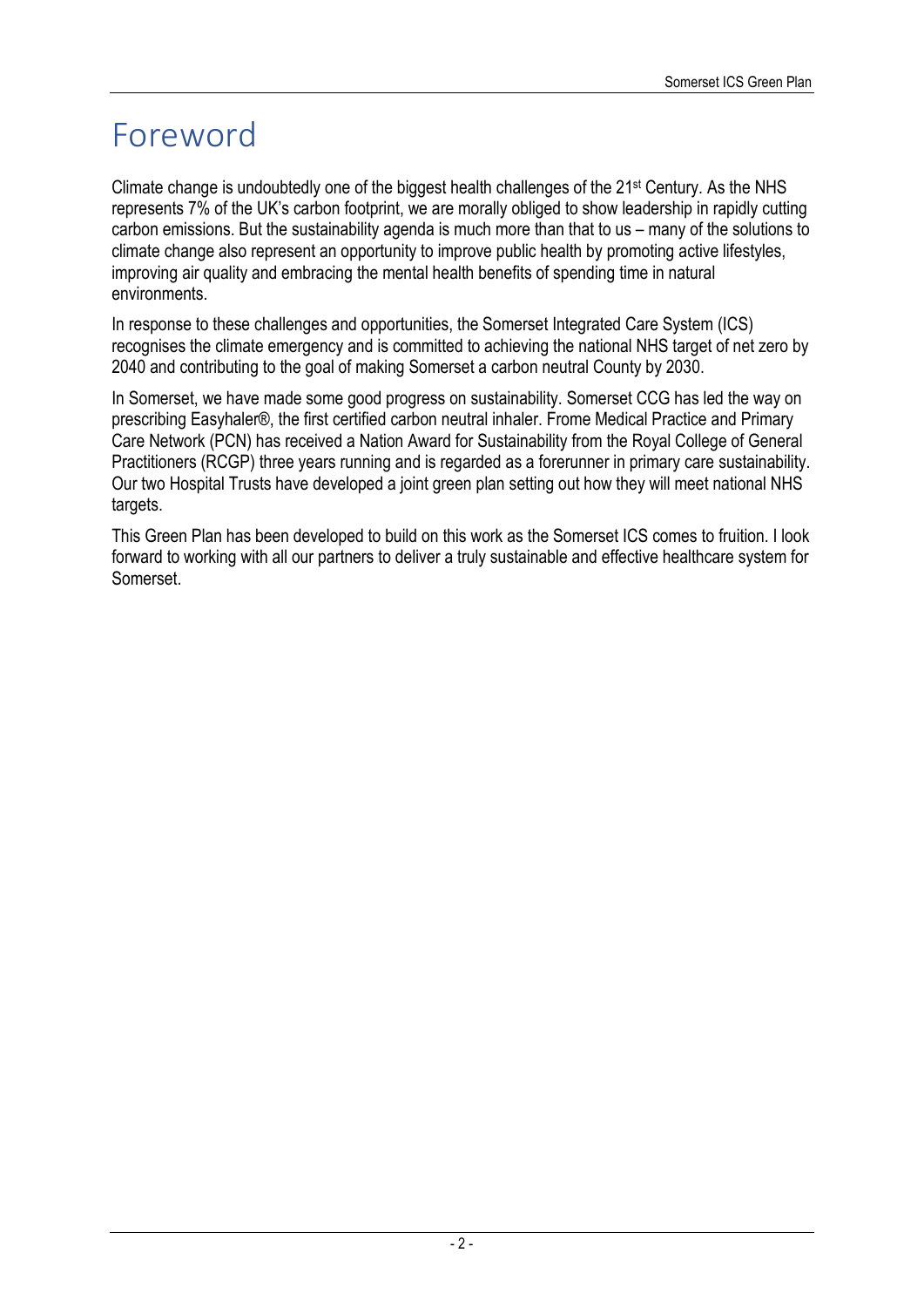# Green Plan on a Page

### Vision

Somerset ICS believes that an environmentally sustainable society is a healthier society, and we will embrace the synergies between the sustainability and health agendas in everything we do. We recognise the climate emergency and through the delivery of this Green Plan we will meet NHS national targets of net zero carbon emissions by 2040 and make our contribution to the goal of a carbon neutral Somerset by 2030.

# **Principles**

The underpinning principles of this Green Plan are:

- **EXECT** Leadership: as a leading public sector organisation and given the synergies between sustainability and public health, we must be seen to show leadership on these issues;
- Collaboration: we will work together with partners to exploit opportunities for joint working and peer-to-peer learning to accelerate progress;
- Cohesion: we will ensure that all partners are pulling in the same direction and ensure compatibility in technology and infrastructure;
- **Integration: sustainability will be embedded into all ICS strategies and the decision-making** process;
- **EXTERN** Action oriented: we are committed to deliver on this strategy through a joint action plan.

## **Priority Areas**

The priority areas addressed by this plan are:

- Leadership and governance: how this Plan will be delivered;
- Awareness and engagement: it is critical that we engage with our employees to deliver this Green Plan;
- Sustainable healthcare: how our services will evolve to meet the sustainability challenge;
- **Public health and wellbeing: how improved public health will mean a smaller carbon footprint;**
- **Estates and facilities: we will aim for net zero carbon emissions and zero waste from our Fig. 2.** estates;
- **Travel and transport: we will aim for net zero carbon emissions for all aspects of travel relating** to NHS;
- Supply chain, procurement and commissioning decisions: how we will drive sustainability down through our supply chain and commissioned services;
- Adaptation and offsetting: we will prepare for locked in climate impacts and offset or inset our residual carbon emissions once we have reduced them as far as possible.
- **Decarbonisation through digitisation: a cross-cutting theme of this plan.**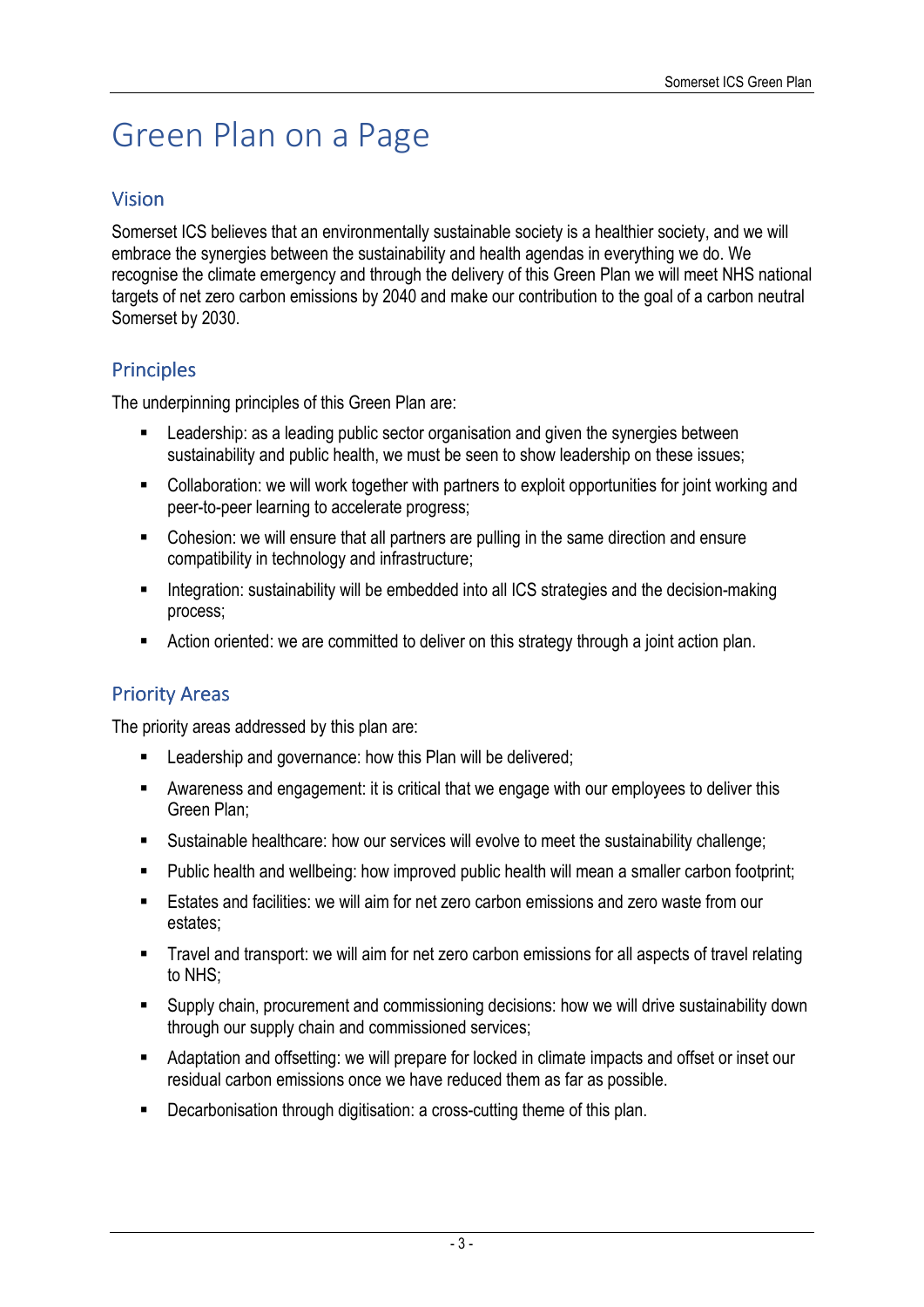# 1. Introduction

## 1.1 Background

The climate crisis is a health emergency – one of the biggest health challenges faced by humanity<sup>1</sup>. The projected impacts of climate change will have serious implications for both physical and mental health so there is a moral obligation for us to act. In addition, health inequalities are often linked to environmental issues including poor air quality and lack of access to green space. Many of the actions in this plan will deliver better air quality, more access to green space and more nutritious food, which will, in turn, reduce health inequalities.

In response to this challenge, the NHS has set out two top level targets for carbon emissions:

- Net zero carbon emissions by 2040 for emissions under the direct control of the NHS;
- Net zero carbon footprint including the supply chain (known as NHS-plus) by 2045.

This 3-year plan sets out targets and actions for the Somerset Integrated Care System (ICS) to meet the climate change and wider sustainability challenges.

### 1.2 Somerset ICS Overview

The Somerset Integrated Care System (ICS) covers a population of approximately 560,000 people across most of the County of Somerset. Half of this population lives in rural areas and almost a quarter is over the age of 65. Compared to the English average, Public Health England describes Somerset's health profile as 'varied' with better than average life expectancy and good figures for mortality from cardiovascular diseases and cancer, but worse than average incidences of alcohol related issues and overweight adults<sup>2</sup>.

The scope of this plan covers the following ICS members:

- The Somerset Care Commissioning Group (CCG) function now merging into the ICS;
- The Somerset NHS Foundation Trust;
- Yeovil District Hospitals NHS Foundation Trust;
- Primary Care providers and Primary Care Networks (PCNs) in Somerset;
- Local Authorities: Somerset County Council and its District Councils.

<sup>1</sup> The World Health Organisation rates climate change as the single biggest threat to health https://www.who.int/newsroom/fact-sheets/detail/climate-change-and-health

<sup>2</sup> https://fingertips.phe.org.uk/static-reports/health-profiles/2019/e10000027.html?area-name=somerset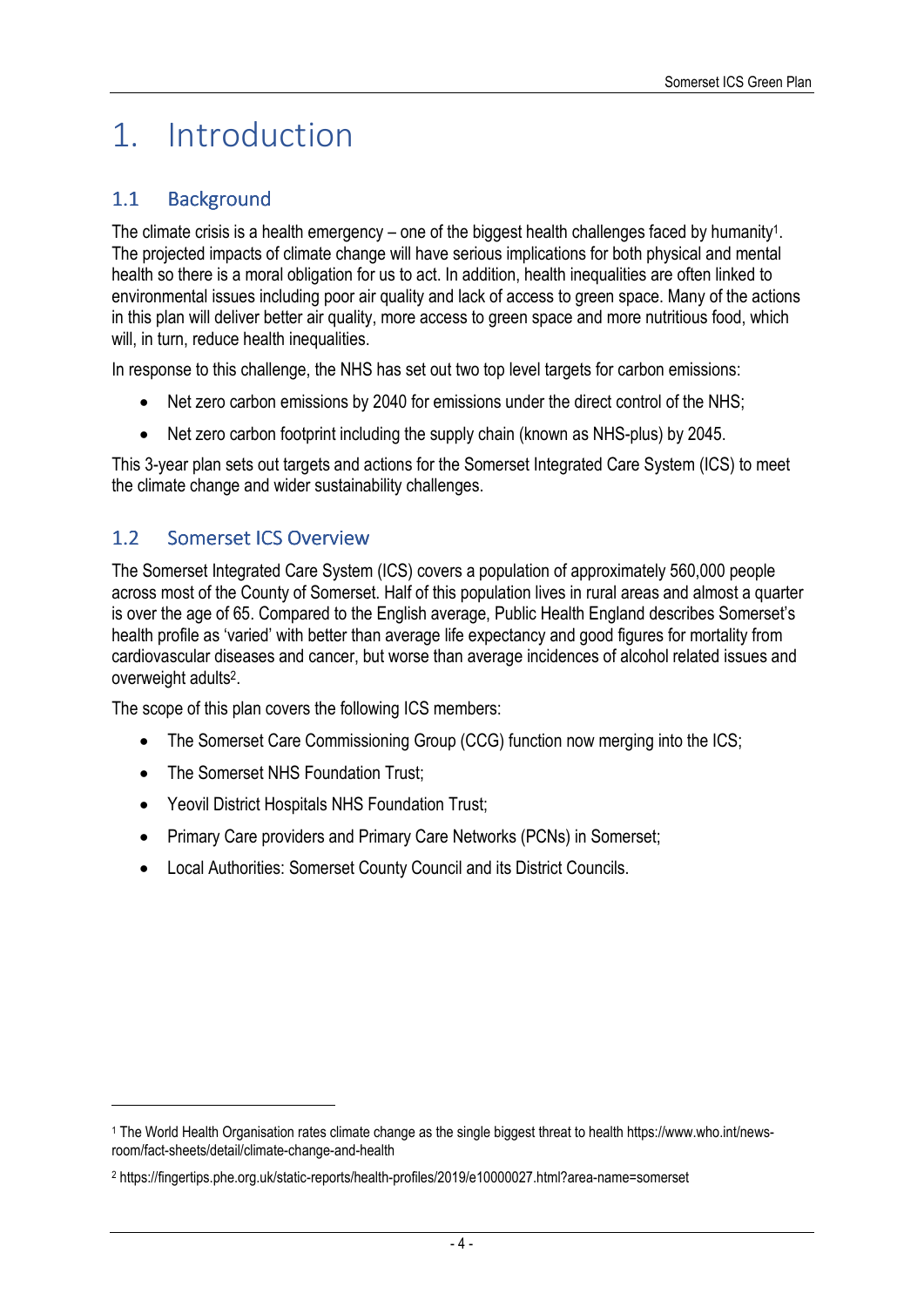### 1.3 Local Government

Somerset County Council and its four District Councils have all declared or recognised a climate emergency. The five bodies have developed a joint climate emergency strategy entitled 'Towards a Climate Resilient Somerset'<sup>3</sup> which sets out three goals:

- 1. To decarbonise Local Authorities, the wider public sector estates and reduce our carbon footprint;
- 2. To work towards making Somerset a Carbon Neutral County by 2030;
- 3. To have a Somerset which is prepared for, and resilient to, the impacts of Climate Change.

Meeting these three goals will clearly require the combined efforts of all NHS functions within Somerset.

<sup>3</sup> Towards a Climate Resilient Somerset, https://docs.somerset.gov.uk/wl/?id=8VyMa0AcMI32UyW4VHREq5rTeRZqddPQ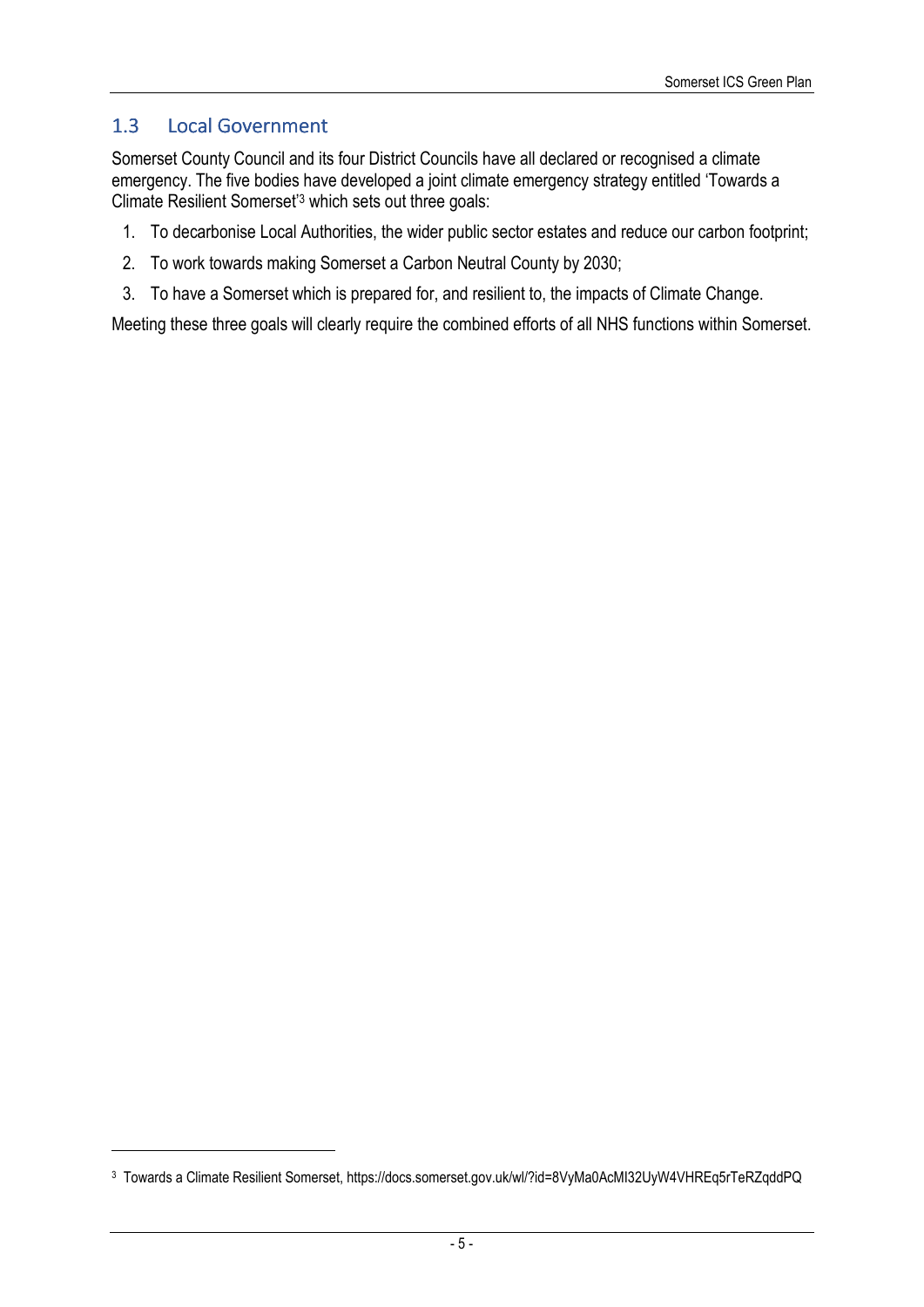# 2. Sustainability Vision

## 2.1 Our Sustainability Vision

Somerset ICS believes that an environmentally sustainable society is a healthier society, and we will embrace the synergies between the sustainability and health agendas in everything we do. We recognise the climate emergency and through the delivery of this Green Plan we will meet NHS national targets of net zero carbon emissions by 2040 and make our contribution to the goal of a carbon neutral Somerset by 2030.

#### Target:

T2.1: Somerset ICS will achieve net zero emissions in its 'NHS Footprint' by 2040 and contribute to delivering a carbon neutral Somerset by 2030.<sup>4</sup>

## 2.2 Meeting our Vision

This is a 3-year Green Plan, but it has been developed to put ICS members on the right trajectory to meet the 2040 NHS Footprint target. The goals set in the County's climate emergency strategy are more ambitious than the current NHS targets, but we believe that the interim NHS target of an 80% cut in carbon emissions by 2030 means that the two targets require very similar (and very challenging) carbon reduction trajectories.

The underpinning principles of the plan are:

- **EXECT** Leadership: as a leading public sector organisation and given the synergies between sustainability and public health, we must be seen to show leadership on these issues;
- Collaboration: we will work together with partners to grasp opportunities for joint working across silos and peer-to-peer learning to accelerate progress;
- Cohesion: we will ensure that all partners are pulling in the same direction and ensure compatibility in technology and infrastructure;
- **Integration: sustainability will be embedded into all ICS strategies and the decision-making** process;
- **EXTER** Action oriented: we are committed to deliver on this strategy through a joint action plan which will be appended to this high level plan as Annex B.

We acknowledge that different members of the ICS will have different resources available for sustainability projects. As a guide, the targets in this plan should be regarded as mandatory for organisations with more than 25 employees and advisory for those who do not meet that threshold.

<sup>4</sup> 'NHS Footprint' covers Scope 1 and 2 emissions along with a small number of Scope 3 emissions as set out in Delivering a Net Zero National Health Service https://www.england.nhs.uk/greenernhs/wp-content/uploads/sites/51/2020/10/delivering-anet-zero-national-health-service.pdf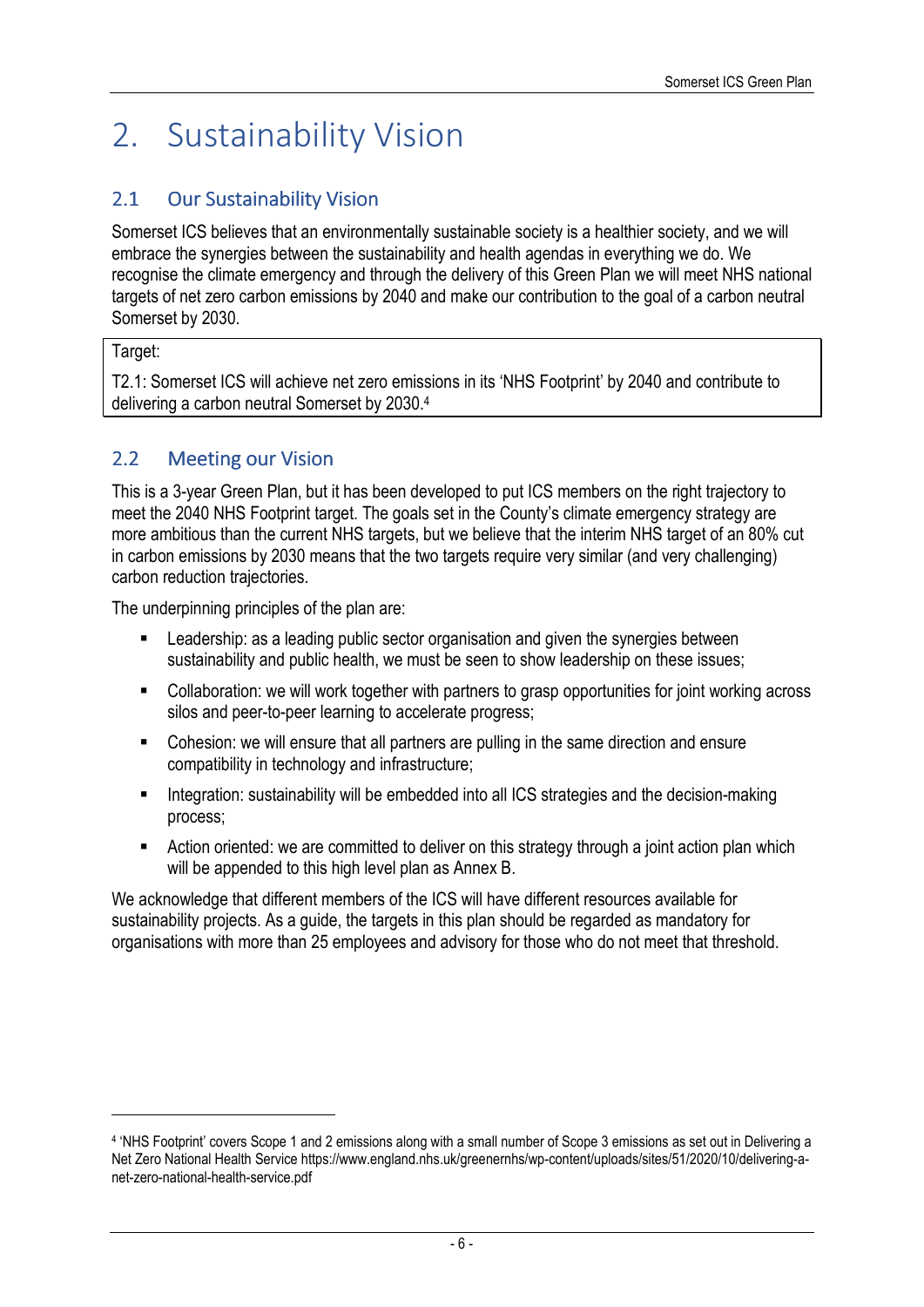### 2.3 NHS Carbon Targets

As stated above, the NHS has set two national targets for its carbon footprint: net zero by 2040 for emissions under the direct control of the NHS and net zero by 2045 for the full carbon footprint including the whole supply chain and patient/visitor travel (known as NHS Carbon Footprint plus). The diagram below shows the difference between the two footprints.<sup>5</sup>



The graph below shows the breakdown of the national NHS Carbon Footprint plus. The most significant elements are the overall supply chain (62% of the footprint), travel (14%) and buildings (10%).



<sup>5</sup> Graphics taken from Delivering a Net Zero National Health Service https://www.england.nhs.uk/greenernhs/wpcontent/uploads/sites/51/2020/10/delivering-a-net-zero-national-health-service.pdf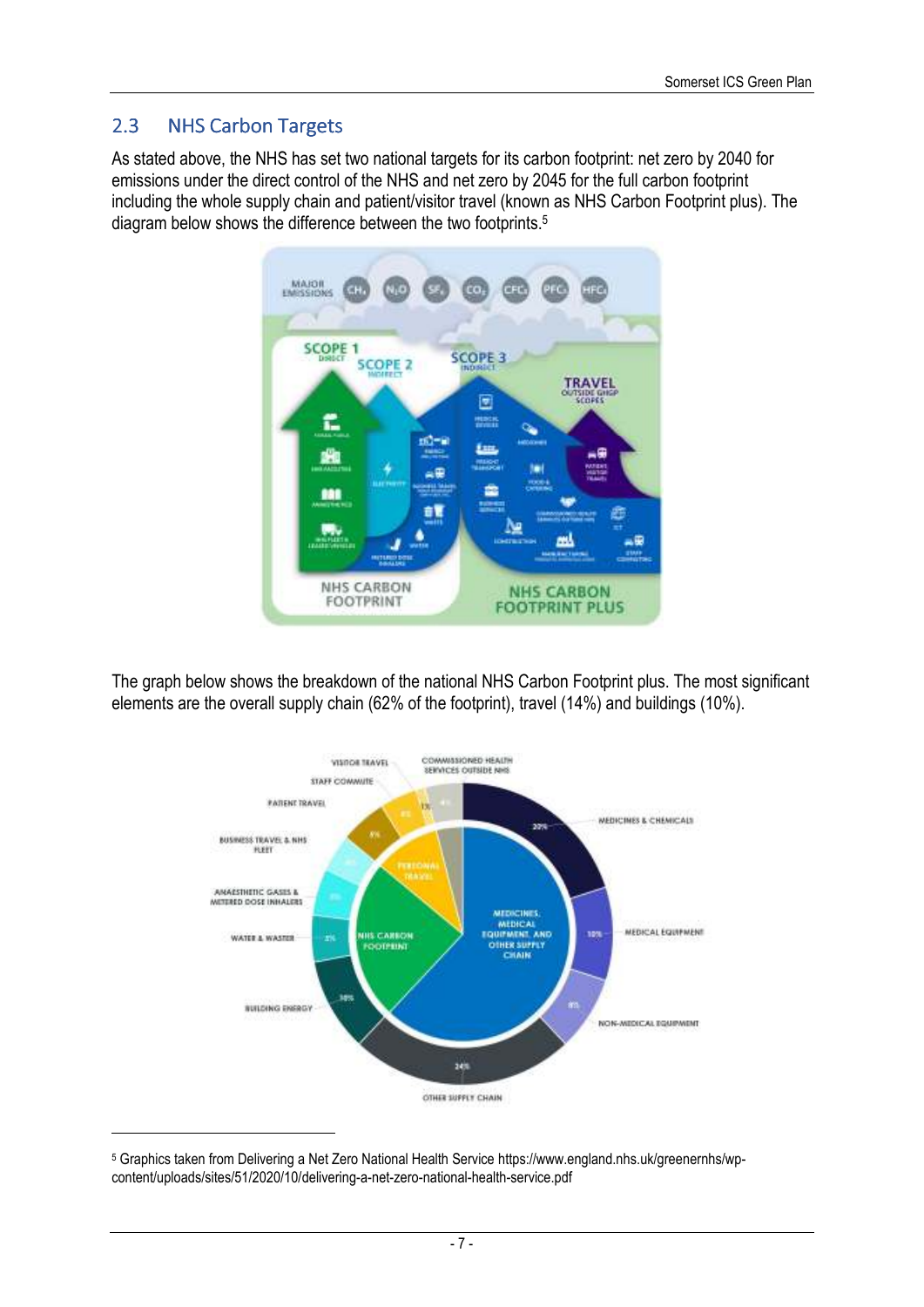# 2.4 Partnerships

While this Green Plan is aimed at NHS members of Somerset ICS, there are many other important partners including:

- Our patients and the public;
- **NHS Property Services;**
- South West Ambulance Service;
- Charities and the voluntary sector;
- **Transport Services;**
- NHS South, Central and West Commissioning Support Unit;
- NHS England and Improvement;
- **Independent healthcare providers.**

These stakeholders will be engaged as and when appropriate during the delivery of this plan.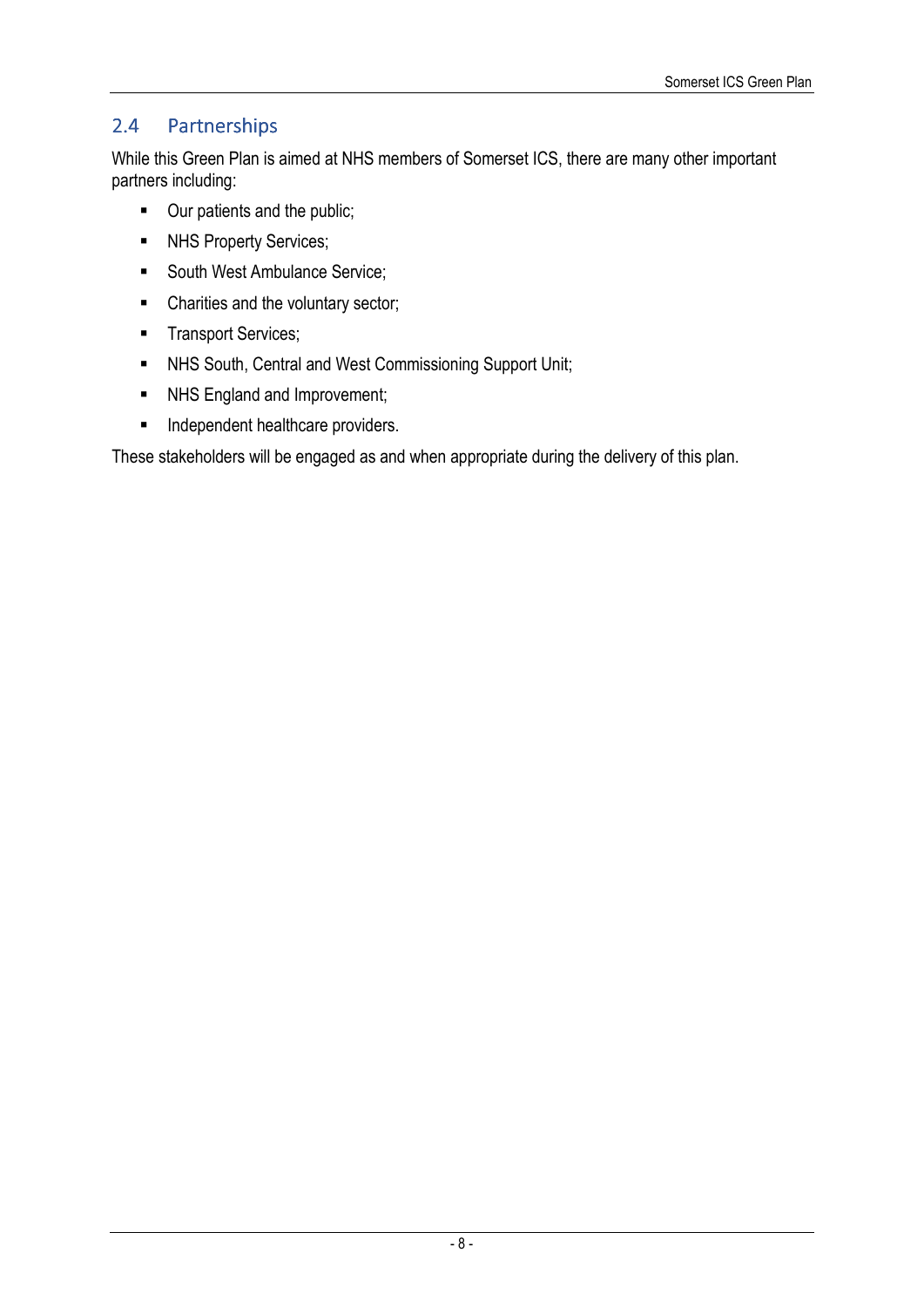# 3. Leadership and Governance

## 3.1 ICS Leadership

When the Integrated Care Board (ICB) for Somerset is appointed, a board member will be designated the Lead for Sustainability in the Somerset ICS. The ICB will be the ultimate decision-making body for this plan. Day to day responsibility will lie with the Sustainability Steering Group (see below).

### 3.2 Sustainability Steering Group and Working Groups

An ICS Sustainability Steering Group will be recruited from the ICS membership and key partners to coordinate the activity in this plan. Where necessary, the Sustainability Steering Group will co-opt in other specialists to create working groups to develop solutions for particular issues, for example, medicines or procurement. The group will be responsible for developing a detailed implementation plan.

### 3.3 Resources Resources

#### 3.3.1 Sustainability Manager

The main revenue commitment will be to support the role of Sustainability Manager for the ICS. Once the action plan is developed, we will assess the revenue commitment required to deliver those actions and develop a resourcing strategy.

#### 3.3.2 Capital Investments

Meeting the vision set out in this plan will require capital investment. We will do this two ways:

- **Integrating sustainability into planned capital projects: we expect many of these measures will** be cost neutral or cost negative, but some may require increased investment;
- Sustainability projects: we will apply for NHS and Government Grants such as the Public Sector Decarbonisation Scheme (PSDS) to address key issues in the existing estate.

### 3.4 Embedding Sustainability

To deliver the vision set out in this plan, sustainability must be embedded into every ICS strategy and action plan. To facilitate this:

- Every ICS plan or strategy presented to the ICB will be required to address the contribution to our sustainability vision;
- Every report to the ICB will have an impact statement on sustainability;
- Sustainability targets will be embedded into the personal objectives of key decision makers throughout the ICS and, where appropriate, members and partner bodies (see section 4.2).

# 3.5 Tracking Progress and Reporting

Each ICS member will provide a brief report on the progress they have made each year. This will be supported by quantitative data from the NHS's national data collection and compiled into an ICS progress report by the Sustainability Manager for presentation to the ICB.

The ICB will formally be established on 1 July 2022 and, following receipt of the detailed implementation programme, the Board will review the Plan and the associated timelines.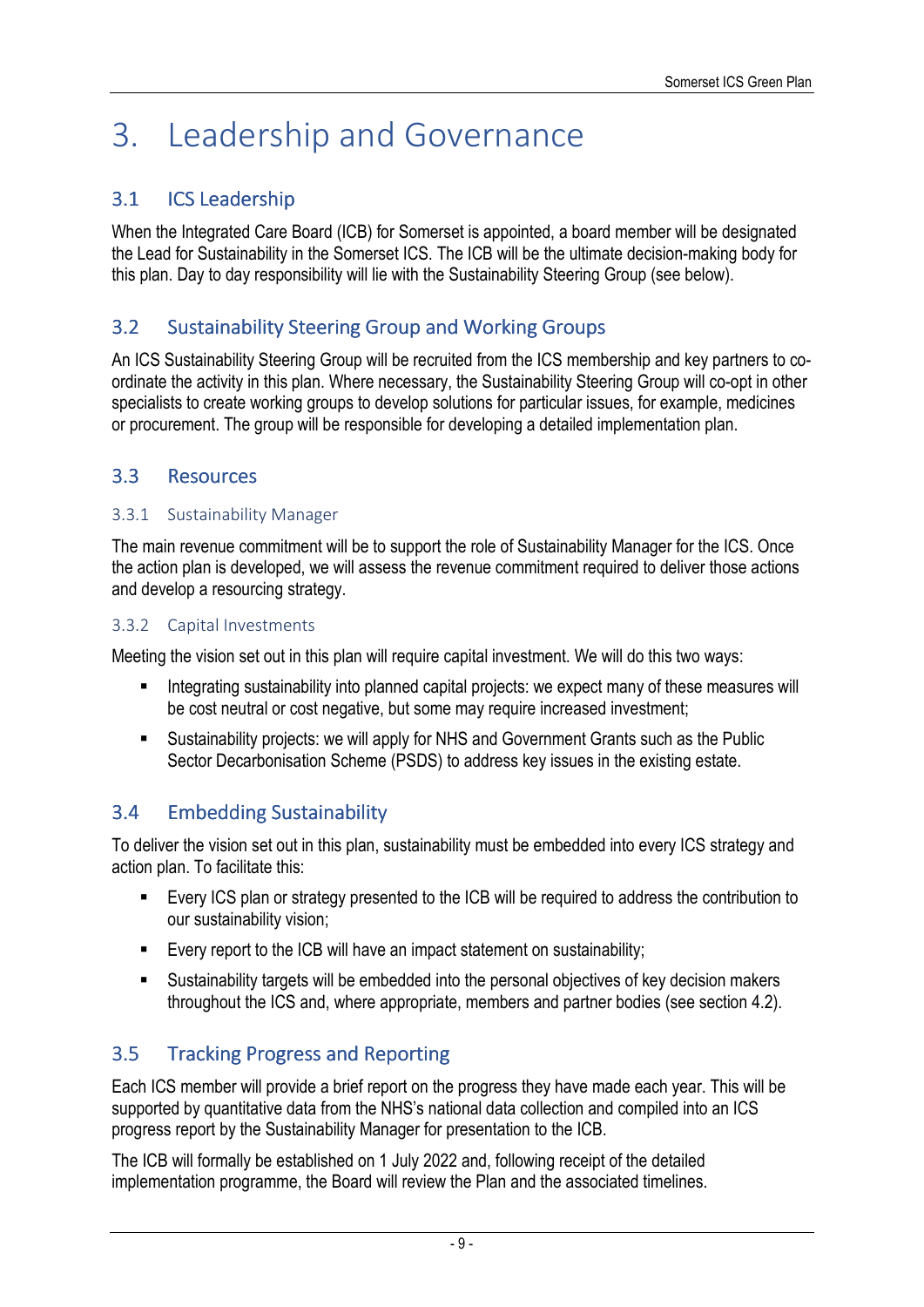# 4. Awareness & Engagement

# 4.1 Our Approach to Engagement

Employee engagement is one of the fundamental challenges of sustainability. Change of any magnitude by definition requires individuals to make different decisions to those made under business as usual. It follows that without engagement, sustainability simply won't happen, however many standard approaches are simply ineffective (eg awareness posters, lists of top tips); a more emotional connection is required for change to happen.

The ICS will take an 80:20 approach to awareness: everybody needs to know about our sustainability Vision and how that may impact on their day job, but key decision makers need a much deeper understanding to ensure the required step changes happen. This requires two streams of engagement.

In the general awareness stream, strong connections will be made between sustainability and the health agenda. Participants will be encouraged to identify what they can do in their role to make a difference.

For the more focussed engagement, key decision makers will be actively involved in designing the 'new normal'. This approach creates better solutions and secures the buy-in of the decision makers themselves by bringing them into the process.

#### Target:

T4.1: All ICS members will have an effective employee engagement plan in place by December 2022.

## 4.2 Integration into Reporting Structure

The vision set out in this plan will only be delivered if key decision makers are incentivised to make different decisions compared to business as usual. Therefore we will cascade sustainability targets down through the ICS reporting structure to ensure responsibility is properly aligned to authority. In practice this means that appropriate and measurable sustainability objectives will be added to the personal objectives of key decision makers.

# 4.3 Green Champions/Facilitators

A network of Green Champions will be established to embrace the enthusiasm of our employees and to help implement this plan. This network will complement the formal responsibilities as described in section 4.2 and act not only as an engagement technique, but also as a way of identifying and addressing quick wins. An award for the best change delivered by a Green Champion will be made every year.

# 4.4 Training

We will establish a basic sustainability training course for all employees. The aim will be to develop basic awareness of this Green Plan and our Sustainability Vision, and challenge individuals to identify how that vision will affect their day job. It will be offered to existing colleagues and become part of our induction process for new employees.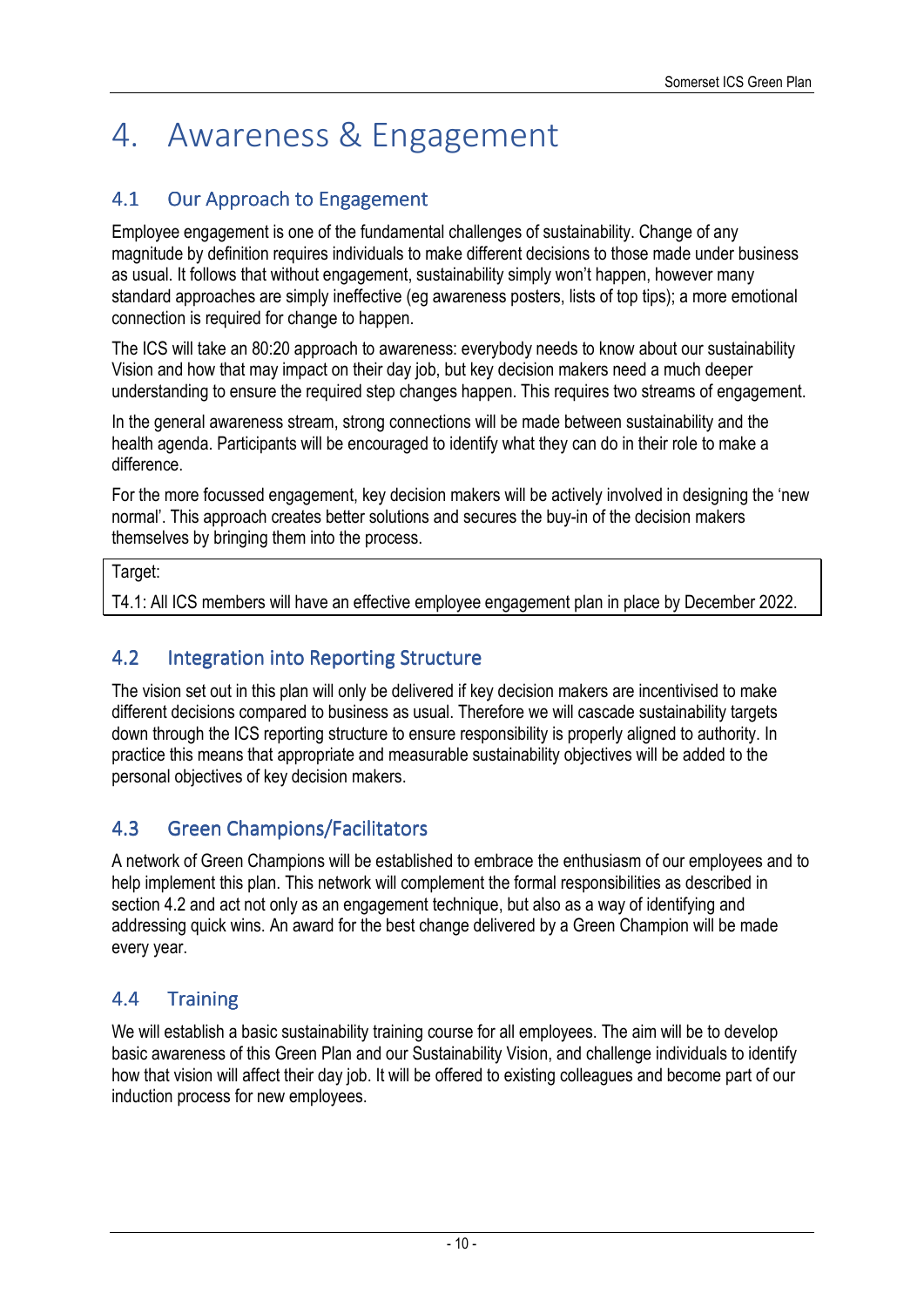# 4.5 Patient and Public Engagement

We will be unable to deliver our vision without engaging our patients and the wider public. We will develop a plan to identify the key messages we wish to get across and how to communicate them.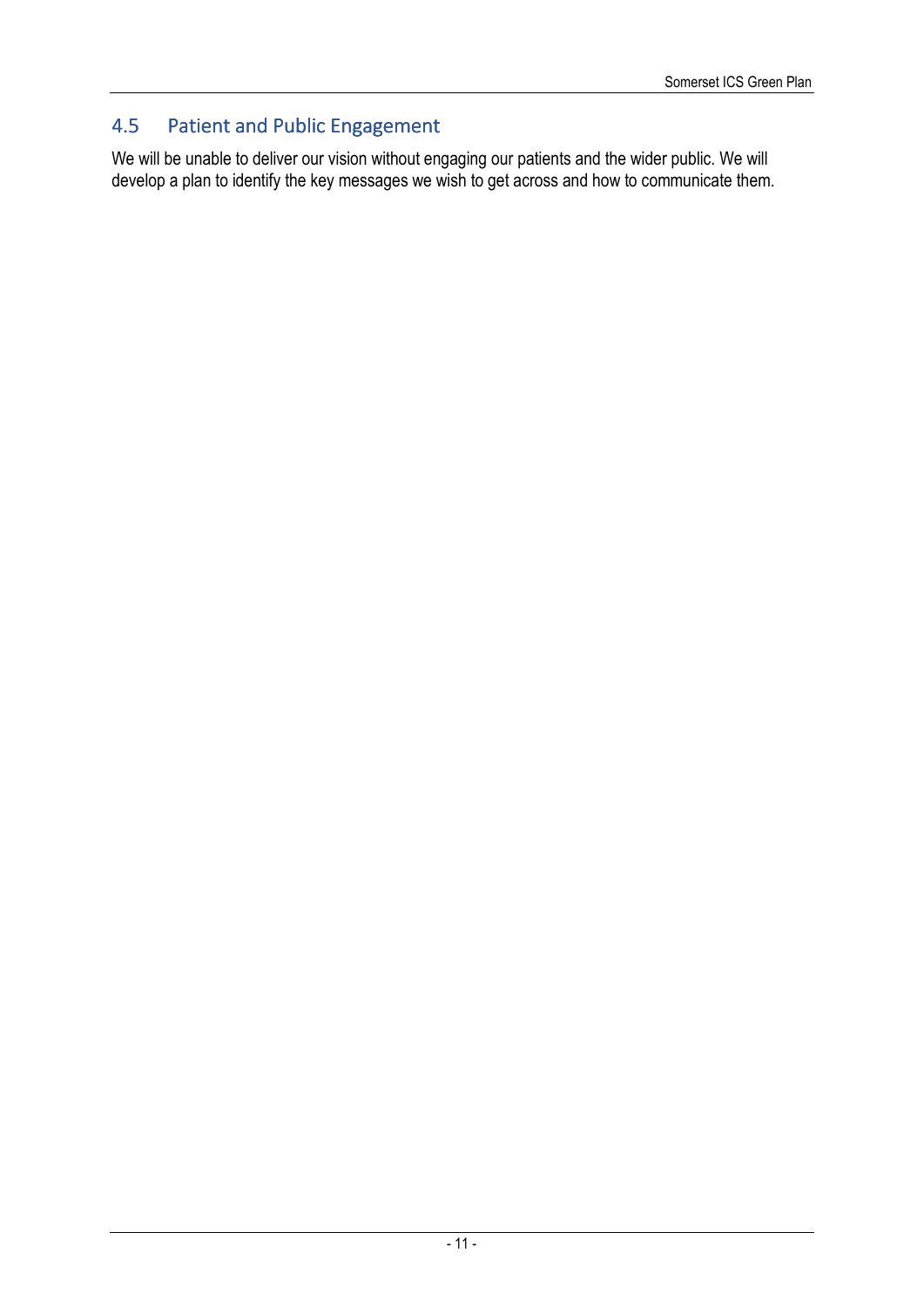# 5. Sustainable Healthcare

The challenge of tackling the climate crisis cannot be met without substantial changes to the way every organisation operates and health services are no exception. Therefore the ICS will need to develop low carbon, sustainable models of care. As with many elements of sustainability, there is a substantial opportunity to improve health outcomes while cutting carbon, for example through green social prescribing (see below).

# 5.1 Telemedicine

The Covid-19 crisis has demonstrated that the NHS can deliver many health services remotely. This provides the opportunity to identify which services can be effectively delivered remotely post-pandemic. The NHS has suggested that where outpatient attendances are clinically necessary, at least 25% of outpatient activity should be delivered remotely, resulting in direct and tangible carbon reductions.

Target:

T5.1: 25% of outpatient activity should be delivered remotely.

### 5.2 Medicines Medicines

The NHS has targeted two medicines with a high global warming potential (GWP), anaesthetic gases and metered dose inhalers, which between them represent 5% of the NHS-plus carbon footprint. In addition, the manufacture and supply of all medicines represents 20% of the NHS-plus carbon footprint. Somerset CCG has developed the Somerset Medicines Green Carbon Footprint Strategy which covers a wide range of greener medicine projects.

#### 5.2.1 Tackling Over-prescribing

It has been estimated that 60% of the carbon footprint of primary care is due to prescribed medicines<sup>6</sup>, therefor it is important to minimise over-prescribing. Somerset CCG has already made substantial progress in tackling over-prescribing and the ICS will continue this work.

#### 5.2.2 Anaesthetic Gases

Several common anaesthetic gases are powerful greenhouse gases, for example desflurane, isoflurane, and sevoflurane are 6810, 1800, and 440 times more powerful contributors to climate change respectively than the equivalent amount of carbon dioxide. A study of four Vancouver hospitals found that use of these gases was equivalent to 1,700 personal vehicles driving an average of 22,000 km per year.<sup>7</sup> Therefore shifting away from desflurane in particular will deliver substantial climate benefits.

#### Target:

T5.2: Every ICS member to reduce its use of desflurane to less than 10% of its total volatile anaesthetic gas use, by volume.

<sup>6</sup> https://www.rcgp.org.uk/policy/rcgp-policy-areas/climate-change-sustainable-development-and-health.aspx

<sup>7</sup> Alexander, R., Poznikoff, A. & Malherbe, S. Greenhouse gases: the choice of volatile anaesthetic *does* matter. *Can J Anesth/J Can Anesth* **65,** 221–222 (2018). https://doi.org/10.1007/s12630-017-1006-x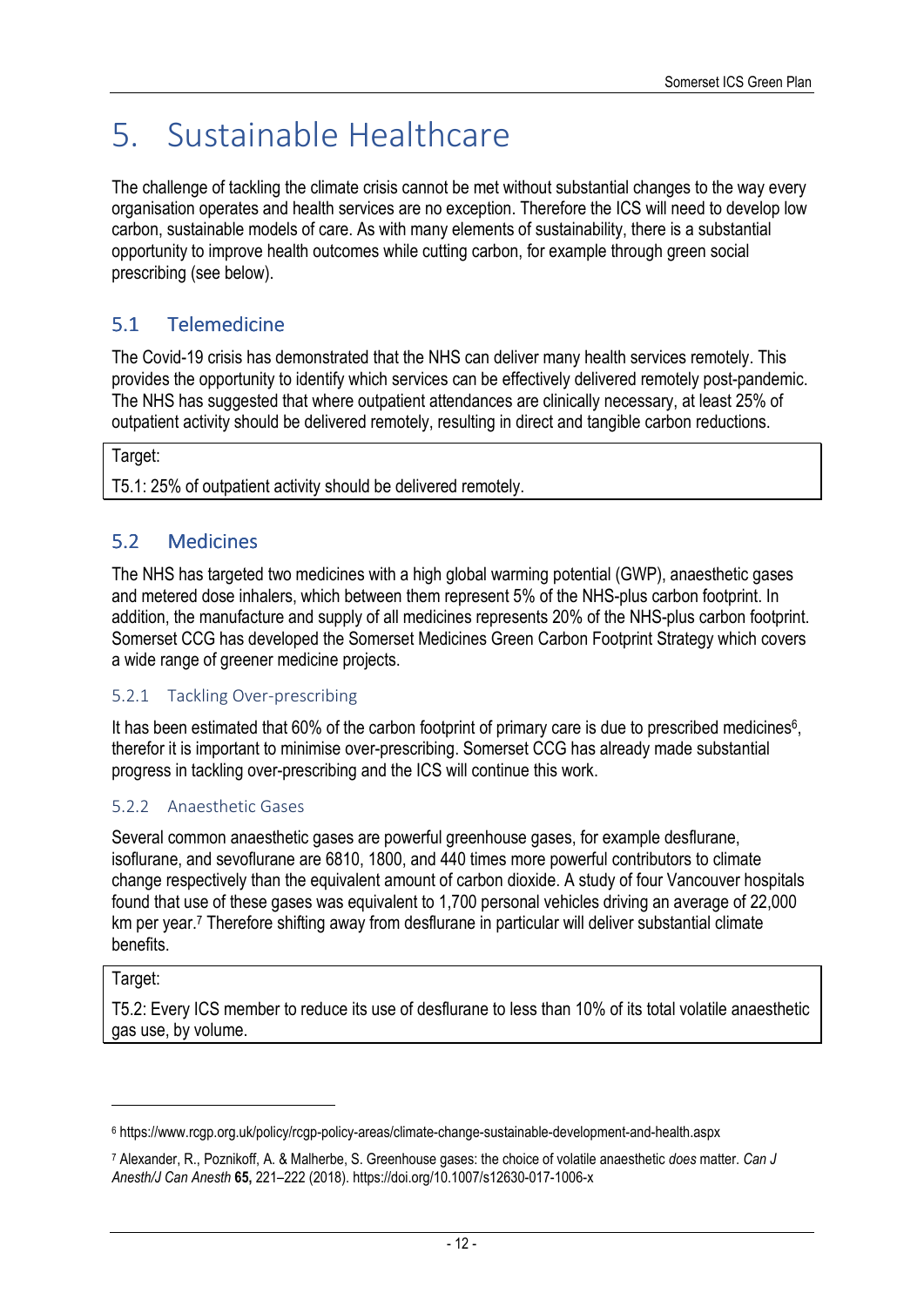#### 5.2.3 Metered Dose Inhalers

The hydrofluorocarbon (HFC) propellants of metered dose inhalers (MDI) are also powerful greenhouse gases. The global warming potential for a single actuation of an MDI is 10-15 higher than an actuation of a dry powder inhaler (DPI).<sup>8</sup> It has been claimed that an individual inhaler user switching from an MDI to a DPI is equivalent in climate terms to changing to a vegetarian diet.<sup>9</sup> Somerset CCG has made good progress on this issue, being the leading user of Easyhaler®, the world's first certified carbon neutral inhaler.

#### Target:

T5.3: Somerset ICS will develop a plan to reduce the climate impacts of respiratory medicine.

#### 5.2.4 Other Medicines

The Somerset Medicines Green Carbon Footprint Strategy sets out a wide range of greener medicine options, including those with reusable and refillable packaging and those requiring fewer in-patient visits. These will be incorporated in our detailed implementation plan.

### 5.3 Social Prescribing

Social prescribing is a way of taking a holistic approach to people's health and wellbeing. Patients are assigned a link worker to connect people to community groups and statutory services for practical and emotional support.

Green social prescribing links patients to nature-based interventions and activities, such as green gymstyle conservation tasks, local walking for health schemes, community gardening and food-growing projects. Seven ICSs across England are currently taking part in trials into the benefits of green social prescribing and Somerset ICS will adopt best practice arising from those pilot schemes.<sup>10</sup>

### 5.4 Future Care Design

The carbon footprint of the NHS is fundamentally determined by the design of its care services. Therefore we will factor sustainability considerations into the design of future services. As well as choosing low carbon care options, future care needs to adapt to the challenges of 'locked-in' climate change impacts, for example:

- The health impacts of excess heat and cold;
- Higher incidences of certain contagious diseases such as Dengue fever;
- **Mental health issues, eg eco-anxiety.**

Somerset CCG has already commissioned a Joint Strategic Needs Assessment (JSNA) on the Health Impacts of the Climate Emergency11 which assesses these risks and sets out a strategy to address them.

<sup>8</sup> Panigone S, et al. BMJ Open Resp Res 2020;7:e000571. doi:10.1136/bmjresp-2020-000571

<sup>9</sup> https://greeninhaler.org/the-problem-with-inhalers/

<sup>10</sup> https://www.england.nhs.uk/personalisedcare/social-prescribing/green-social-prescribing/

<sup>11</sup> Somerset: Our County Joint Strategic Needs Assessment (JSNA) on the Health Impacts of the Climate Emergency 2019/2020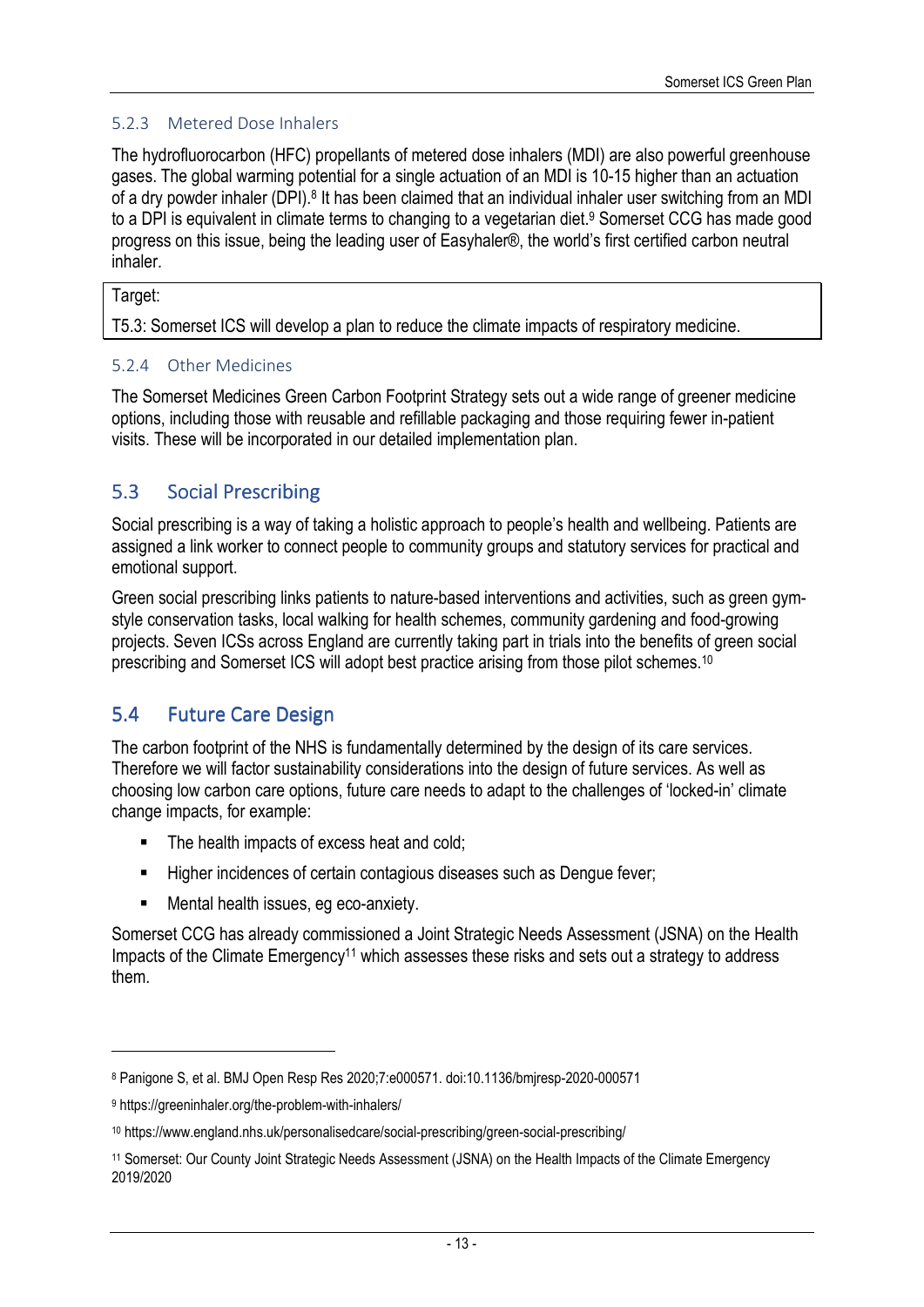# 6. Public Health and Wellbeing

The healthier the population, the lower the demands on the health service and the smaller the carbon footprint of that service. The ICS's wider public health targets will contribute to the Sustainability Vision set out in this Plan and we do not intend to duplicate those efforts within the plan. This section focuses on a number of issues where the sustainability programme can help improve public health.

# 6.1 Food and Nutrition

Food is a key issue for both health and sustainability, with food and drink representing 25% of the average UK citizen's carbon footprint. It is also an opportunity for the NHS to help reduce health inequalities by providing more nutritious food. Therefore it is important for the NHS to provide low carbon, nutritious food to patients, visitors and staff. We will review opportunities to improve the sustainability and nutritional value of the food provided by ICS members, for example by procuring more locally sourced food and shifting to a more plant-based diet.

# 6.2 Public Health Benefits from this Plan

Many of the measures elsewhere in this Plan will have positive impacts on public health, creating a virtuous cycle of reduced treatment, for example:

- Improved local air quality: plan will contribute to improvements in local air quality which will in turn reduce the incidence of respiratory illness;
- Active lifestyles are healthier lifestyles, so we will do what we can to encourage physical activity amongst staff and patients by improving access for pedestrians and providing facilities for cyclists (see section 8) at our sites, and through social prescribing (section 5.3);
- Mental health: green social prescribing (section 5.3) and biodiversity areas on our sites (section 7.6) will have a positive impact on our patients' mental health.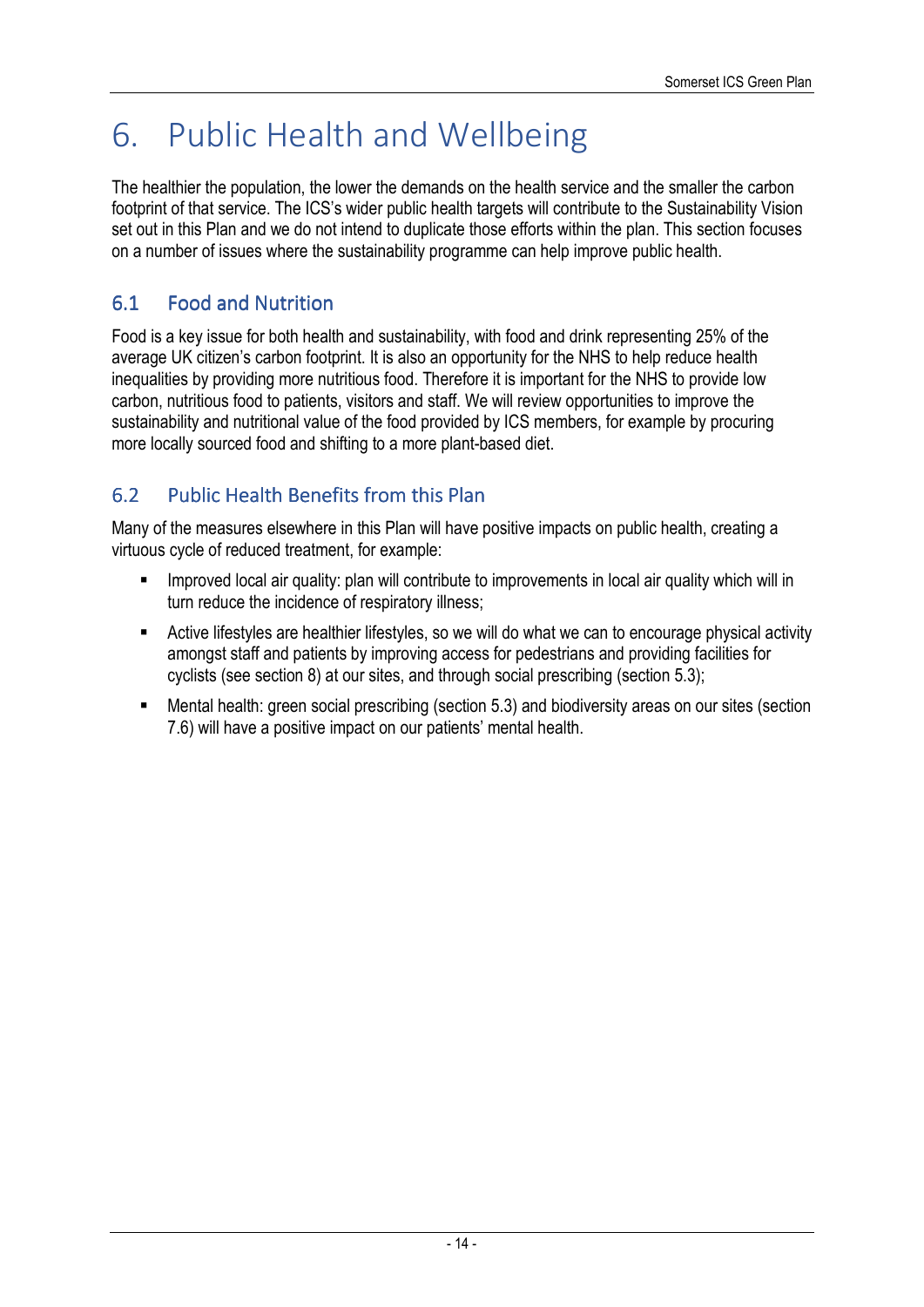# 7. Estates and Facilities

Buildings and estates represent 10% of the NHS's carbon footprint. Hospitals in particular are large consumers of energy due to their size, amount of equipment and the need to maintain patient comfort levels. We will engage with partners including our Hospital Trust, Primary Care providers, NHS Property Services and Somerset County Council to address the carbon footprint of our estates. We will also investigate opportunities for joint procurement/funding bids for upgrading estates across the ICS.

#### Target:

T7.1: The carbon footprint of the estate will be net zero by 2040 with a minimum 80% reduction in carbon emissions by 2030.<sup>12</sup>

# 7.1 Energy Efficiency

Improving energy efficiency is one of the most cost-effective methods of cutting carbon and we will seek to improve the energy efficiency of all our estate. While energy efficiency measures are often sitespecific, there may be benefits from sharing best practice between ICS members and there may be opportunities for joint procurement and joint funding bids.

## 7.2 Renewable Energy

The NHS Standard Contract requires every trust to purchase 100% renewable energy from April 2021, with supply contracts changing as soon as possible. These tariffs should be REGO certified to increase confidence that the power being purchased is renewable<sup>13</sup> .

With a large estate, the NHS is well suited to installing on-site renewable energy. This is a more robust method of ensuring that electricity consumed is genuinely renewable (some green tariffs are greener than others) and would free up renewable grid electricity for smaller purchasers. Again this is an area where joint procurement could deliver efficiencies.

Target:

T7.2: All providers to sign up to a REGO-certified renewable energy tariff.

<sup>&</sup>lt;sup>12</sup> This target covers the 'NHS Footprint' ie Scope 1 and 2 emissions along with a small number of Scope 3 emissions as set out in Delivering a Net Zero National Health Service https://www.england.nhs.uk/greenernhs/wpcontent/uploads/sites/51/2020/10/delivering-a-net-zero-national-health-service.pdf

<sup>13</sup> REGO is an Ofgem scheme to increase the transparency of green tariffs https://www.ofgem.gov.uk/environmental-andsocial-schemes/renewables-energy-guarantees-origin-rego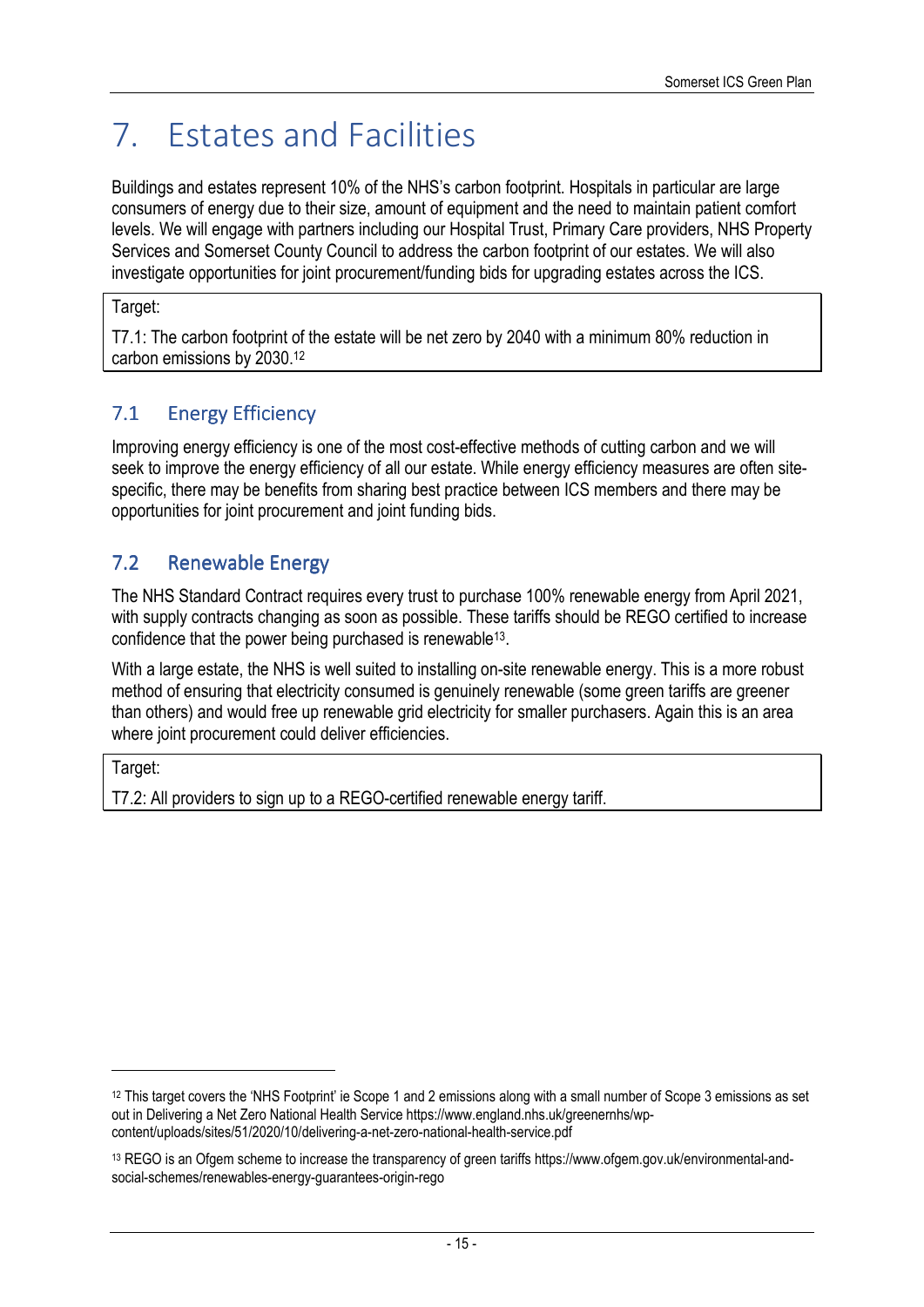## 7.3 New Build

New buildings present the opportunity to build sustainability in by design. Conversely, missing the opportunity to design new build for sustainability risks locking organisations into a high-carbon future for decades to come. Therefore it is essential that all new buildings are net zero by design.

Target:

T7.3: All new builds to be built to net zero carbon and/or achieve BREEAM Outstanding<sup>14</sup>

## 7.4 Waste and the Circular Economy

The very nature of healthcare means that the NHS has to deal with hazardous and clinical waste, and due to infection control the service uses sizeable amounts of single use plastics, for example, personal protective equipment (PPE). It should be noted that waste is usually a product of procurement or operations decisions, for example the choice of purchasing single use plastic cutlery for cafeterias will inevitably lead to plastic waste. Therefore it is important to trace waste arisings back to source.

The idea of a circular economy is one where all resources are recycled (or designed out of the system if it can't be). While waste and water together represent 5% of the NHS's carbon footprint, the carbon benefits of shifting to a circular economy will be most felt in the supply chain by replacing virgin materials with recycled materials. Supply chains for circular economy opportunities can be weak, but may be strengthened by joint procurement exercises and the use of Forward Commitment Procurement (see section 9.3).

We will develop action plans for the reuse of equipment and other resources within the ICS, and to cut single-use plastics at source.

Target:

T7.4: ICS Members will strive to achieve zero waste to landfill for non-clinical waste by 2030.

### 7.5 Water Quality and Pollution Prevention

We will endeavour to improve local water quality by ensuring good drainage practice and emergency response preparedness across all our sites. Our work on climate adaptation (section 10.1) will protect against the pollution of water courses during flood events.

<sup>14</sup> BREEAM is an environmental assessment methodology developed by the Building Research Establishment https://www.breeam.com/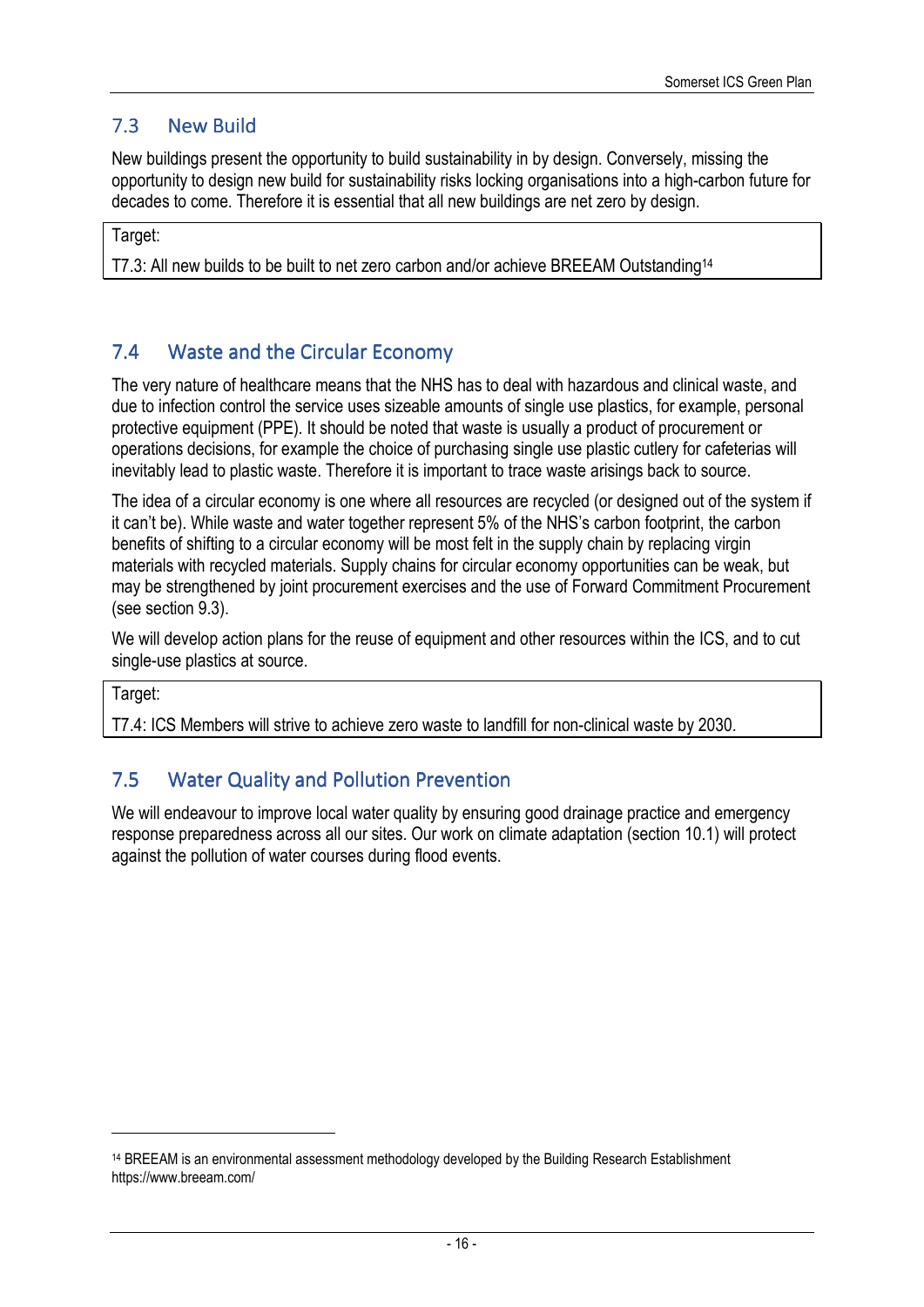## 7.6 Nature and Biodiversity

It is well understood that provision of nature areas on hospital sites can aid patient recovery<sup>15</sup> and there are proven therapeutic benefits of 'green space', including positive effects on mental health<sup>16</sup>. Nature areas also promote biodiversity and can form part of climate adaptation measures, for example by providing sustainable drainage for floodwater, mitigating air pollution and providing shade during periods of raised temperatures. Therefore we will ensure that every significant site<sup>17</sup> in Somerset will have access to a nature/biodiversity area.

Target:

T7.5: There will be access to a nature/biodiversity area at every significant site in Somerset by 2025.

<sup>15</sup> eg Ulrich, R. S. (1984). View through a window may influence recovery from surgery. Science, 224: 420- 421.

<sup>&</sup>lt;sup>16</sup> Eg Houlden V, Weich S, de Albuquerque JP, Jarvis S, Rees K. The relationship between greenspace and the mental wellbeing of adults: A systematic review. PLoS One. 2018 Sep 1;13(9).

<sup>17</sup> The exact definition of 'significant site' will be agreed by ICS members during the implementation of this plan.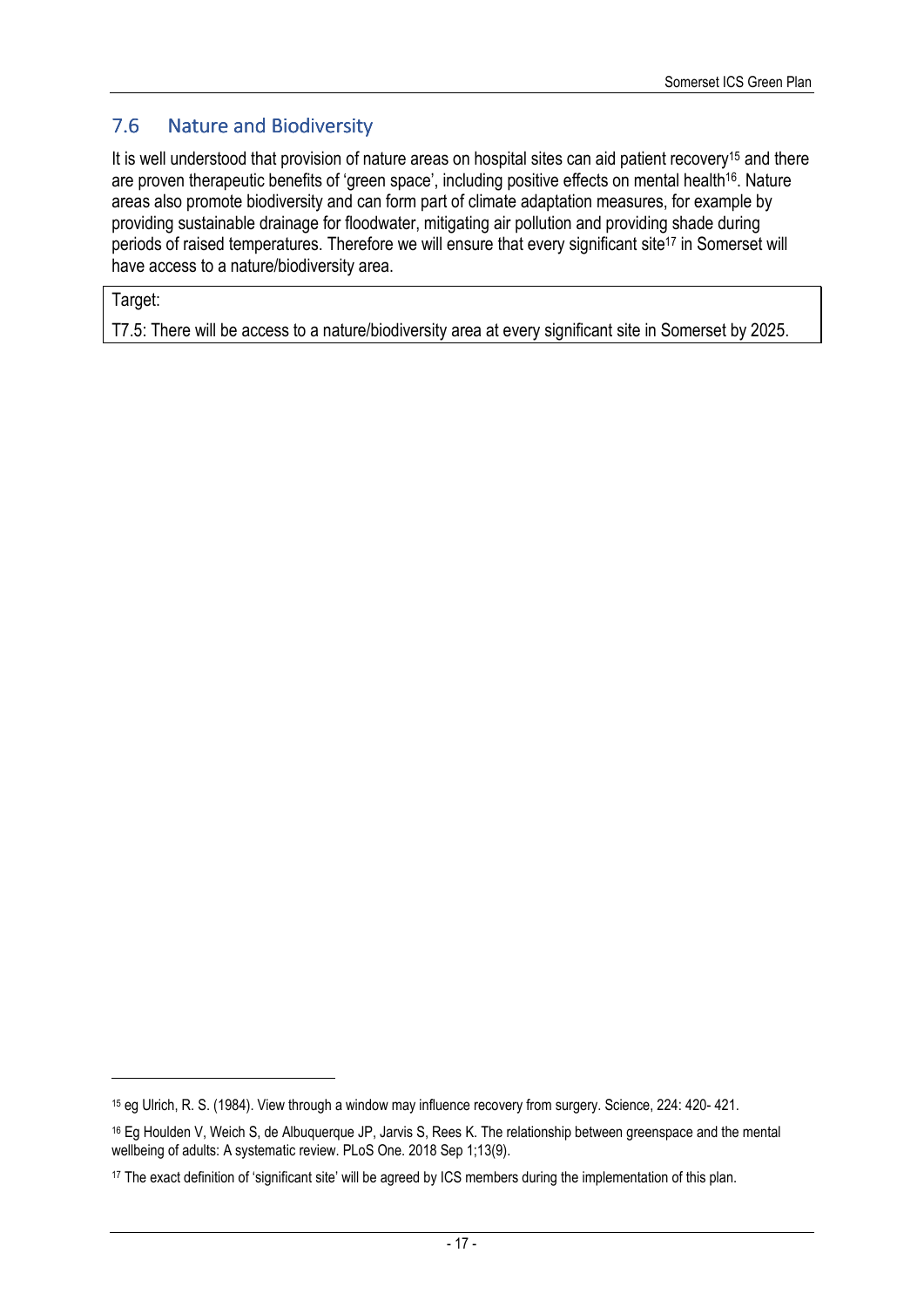# 8. Travel and Transport

Healthcare is a significant generator of road travel, including staff commuting, logistics and service users/visitors travelling to and from our sites. NHS-related travel has been estimated at 3.5% of all UK road traffic and travel represents 14% of the NHS's carbon footprint.

Target:

T8.1: The carbon emissions from ICS-controlled transport<sup>18</sup> will be net zero by 2040 with a minimum 80% reduction in carbon emissions by 2030.

# 8.1 Travel Planning

NHS guidance requires every NHS organisation to have a travel plan. We will work together across all our members and partners to develop effective, low carbon travel plans.

Target:

T8.2: Every ICS member to develop a green travel plan by December 2022.

## 8.2 Active Travel and Public Transport

There is a clear overlap between active travel and the health agenda, both in terms of fitness of the individuals using active travel and the air quality benefits for all. In order to promote active travel and public transport, the transport hierarchy will be used as the basis for travel planning. This is one area where collaboration with Local Authorities and public transport providers can bear fruit by ensuring top quality walking and cycling facilities are available around NHS sites and all sites are accessible by public transport. In addition, sites should have high quality infrastructure for cyclists: secure cycle storage, showers and lockers.

# 8.3 Low Carbon Vehicles

The NHS Standard Contract requires all systems and trusts to solely purchase and lease cars that are ultra-low emissions vehicles (ULEVs) or zero emissions vehicles (ZEVs). In addition there may be opportunities for other ULEV/LEV fleet vehicles. This is an area where joint procurement (see section 3.7) may realise cost savings and compatibility (eg EV charging points).

Target:

T8.3: For new purchases and lease arrangements, the ICS and members solely purchase and/or lease ULEV or ZEV cars.

## 8.4 Logistics

Transport arising from the delivery of goods and services will be factored into green procurement plans as well as our green travel plans (see section 8.1). The ICS members and the ICS will also investigate novel logistic opportunities, for example using e-cargobike delivery services in urban areas. This is one area where joint procurement may bring benefits by providing sufficient demand for providers to innovate.

<sup>18</sup> These are the transport types in the 'NHS Footprint' as defined in Delivering a Net Zero NHS.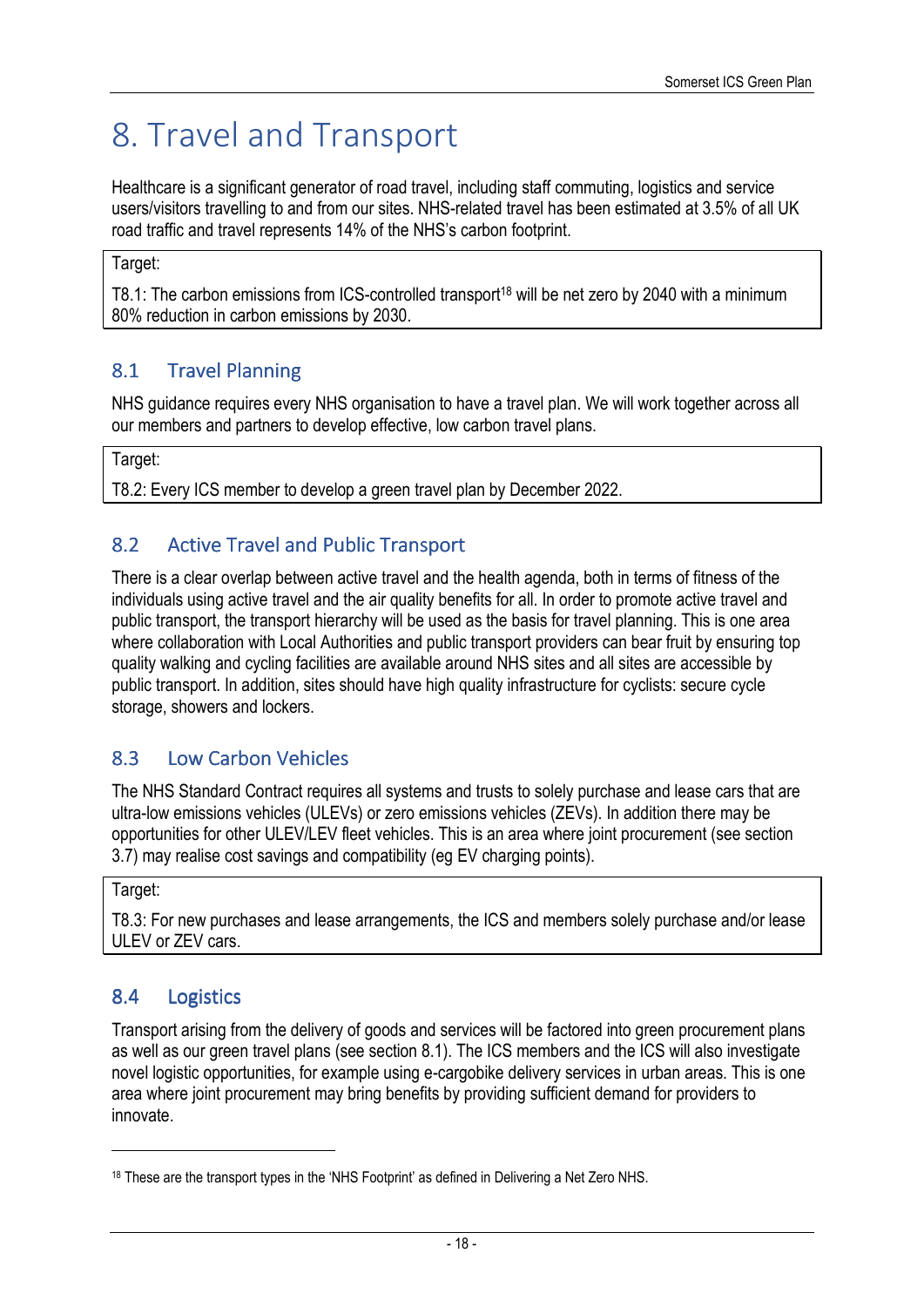# 9. Supply Chain, Procurement and Commissioning Decisions

One of the two key carbon targets for the NHS is to achieve net zero status for its supply chain by 2045. NHS procurement accounts for 62% of its carbon footprint, therefore it is imperative to start driving sustainability requirements down through the supply chain at the earliest opportunity. Given the sheer buying power of the NHS, this effort has the potential to make a significant contribution to delivering a national low carbon economy.

#### Target:

T9.1: The carbon footprint of the ICS supply chain will be net zero by 2045.

### 9.1 Sharing Best Practice

We will establish a peer-to-peer learning forum for ICS members to share best practice with the aim of accelerating progress in greening the supply chain. The forum will consist of members of the Sustainability Steering Group and procurement officers and will aim to embed sustainability into their procurement processes.

Target:

T9.2: All members to have embedded sustainability into their procurement processes by 2024.

### 9.2 Joint Procurement

The ICS can add substantial value to its members by formulating joint procurement exercises for 'green' products and services. The supply chains for such products and services are often immature leading to high cost, low quality and weak security of supply. Ramping up demand through joint procurement will accelerate the maturity of these new supply chains, cutting costs, improving quality and improving availability.

## 9.3 Forward Commitment Procurement (FCP)

Joint procurement brings enough buying power to implement Forward Commitment Procurement (FCP). Under FCP, ICS members would release joint statements of their requirements for key products and services at a future date, for example "By 2025, we will only be purchasing mattresses which are recyclable." This sends a signal to the supply chain to start innovating to meet that need, creating a Sustainable supply chain for the NHS and the wider economy.

### 9.4 Commissioning Decisions

We will incorporate key sustainability targets into our commissioning decision making and procurement processes.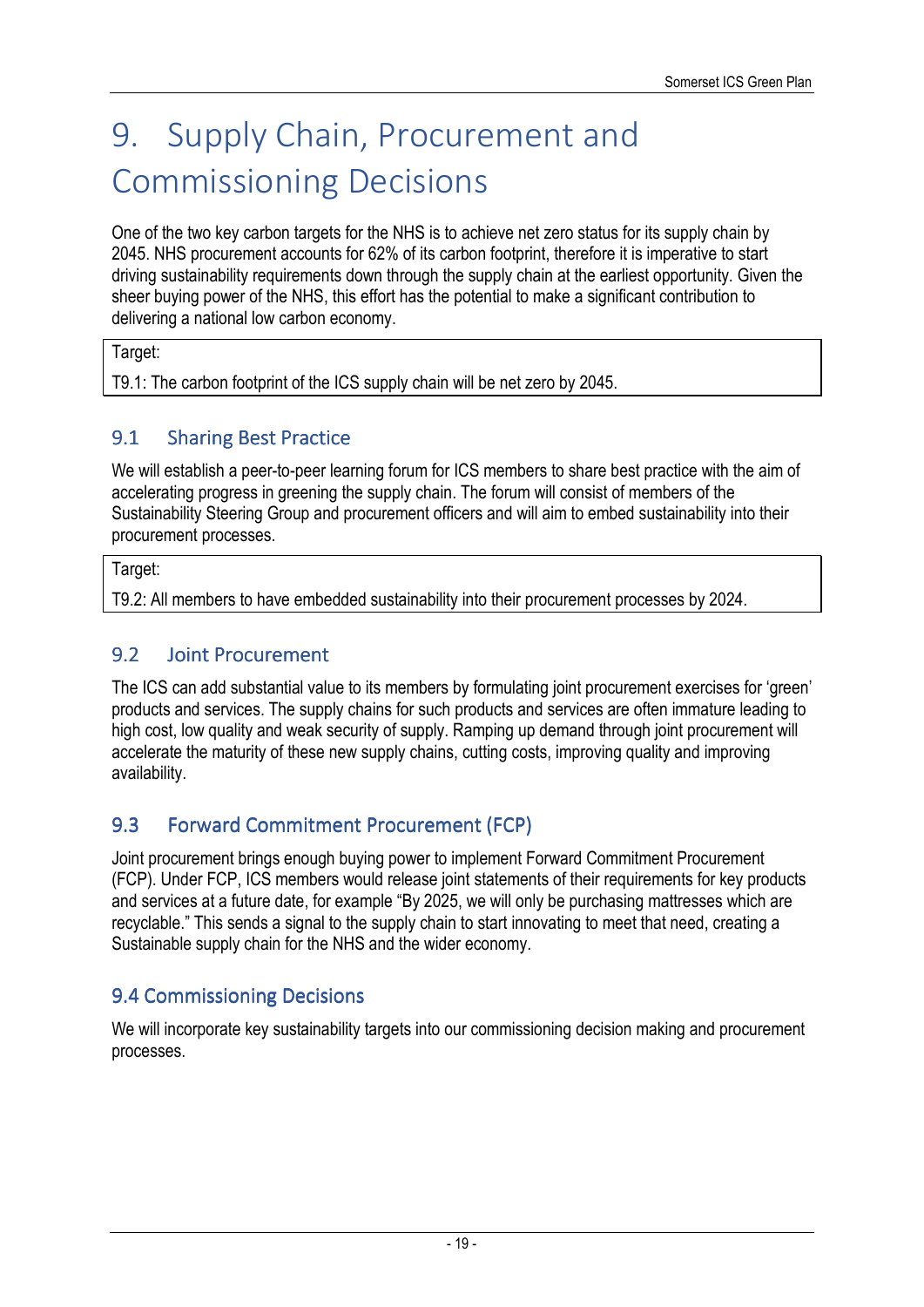# 10. Adaptation and Offsetting

#### 10.1 Adaptation

Even if the best-case Paris Agreement target of keeping average global temperature rises to 1.5°C above pre-industrial levels is met, significant climate related impacts are to be expected, including rising sea levels, flooding and increased incidents of extreme temperature. Public bodies, including the NHS, are required by Government to have an adaptation plan.

There are potential synergies between climate adaptation measures and providing therapeutical green space on NHS sites, for example planting trees to provide shade or gardens designed to absorb excess stormwater.

#### Target:

T10.1 All members to have developed an adaptation plan by 2024.

#### 10.2 Carbon Offsetting/Insetting

'Net Zero' by its very name implies an element of sequestration of carbon to account for any residual carbon emissions after all viable decarbonisation actions have been taken. Such sequestration is usually achieved by 'offsetting', ie paying a third party to, say, plant trees to sequester those residual emissions. Offsetting is controversial and can be challenging, for example proving 'additionality' ie that the offsetting project would not have happened otherwise. NHS guidance rightly suggests that consideration of offsetting should be postponed while efforts are put into decarbonisation. There is an alternative to offsetting known as 'insetting' where the organisation commissions its own sequestration project within its own value chain.

The ICS will work with its members and partners to develop an offsetting/insetting strategy, but as a longer term goal.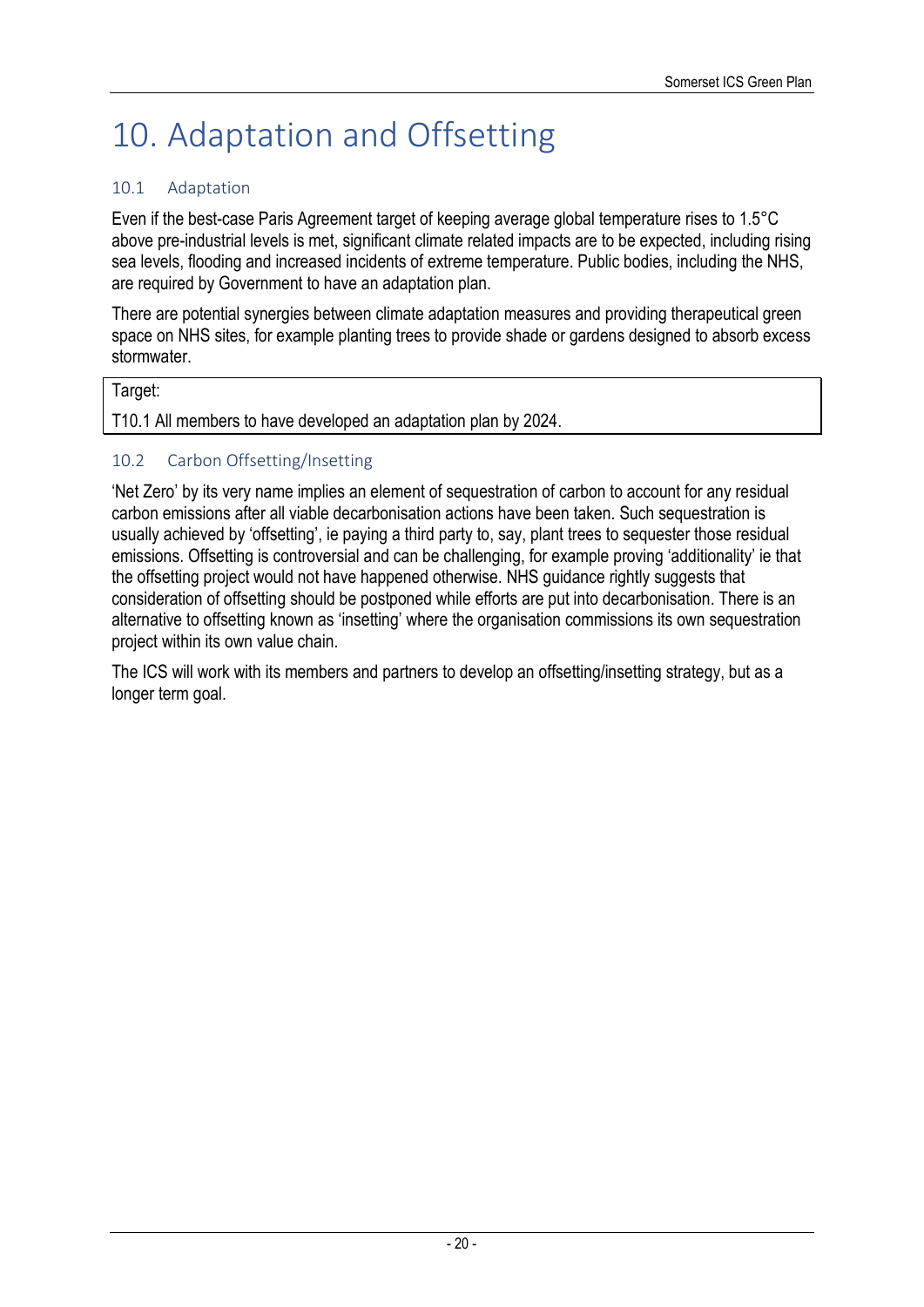# 11. Digital transformation

There are many opportunities to cut carbon via the digital transformation agenda, including:

- **Telemedicine:**
- **Building management systems to reduce energy consumption;;**
- Better logistics and route planning;
- 'Gamification' of carbon reduction measures to improve employee engagement;
- **Filexible working to reduce commuting emissions;**
- Use of virtual meetings to reduce business travel;
- Digitisation of recording keeping and reduction in postage.

Digitisation will be treated as a cross-cutting theme for the other activities set out in this Plan, with opportunities being picked up by the various working groups and other actions.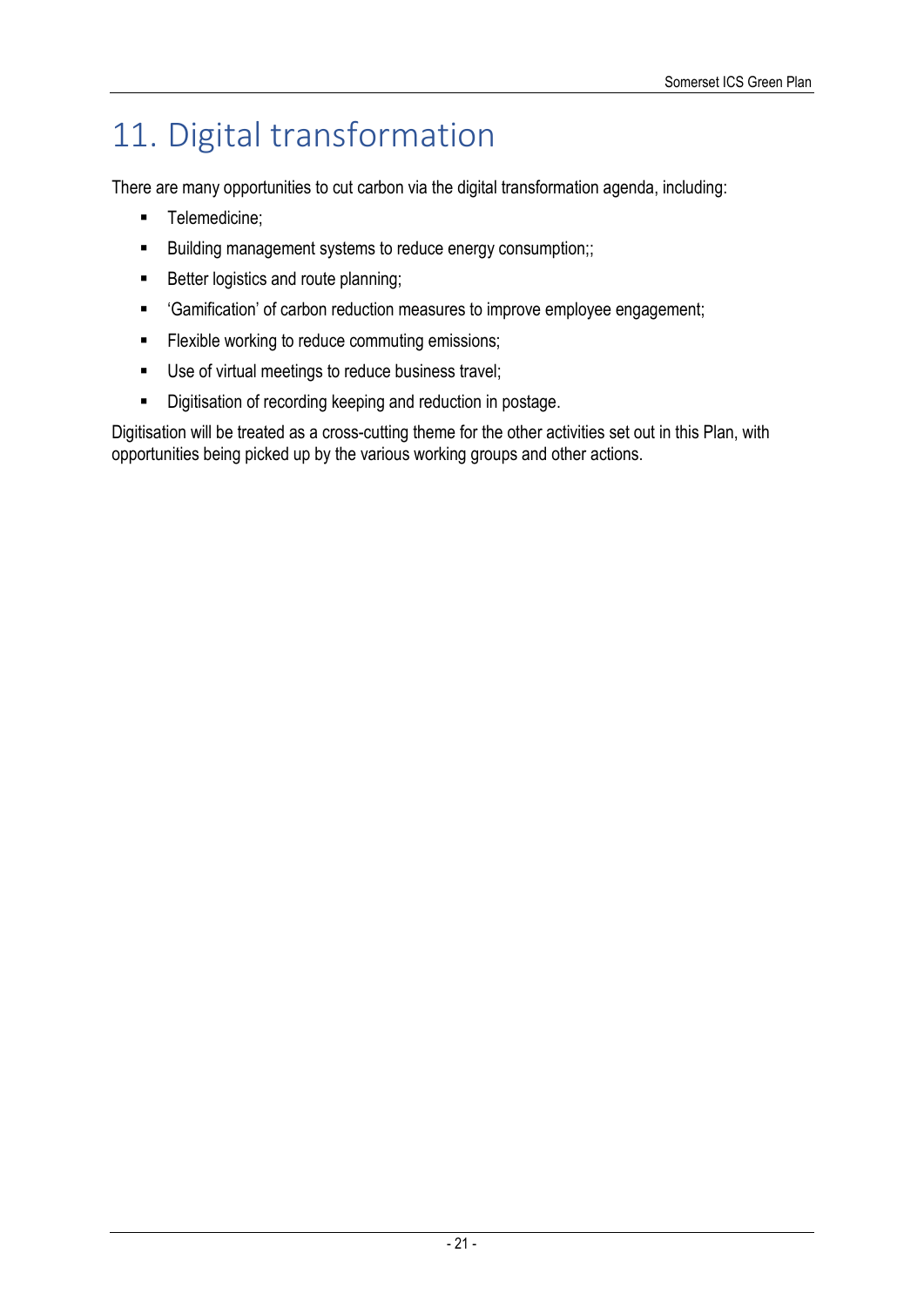# Annex A: Summary of Headline Targets

| Ref            | <b>Target</b>                                                                                                                                | <b>Responsibility</b>                | <b>Deadline</b> |
|----------------|----------------------------------------------------------------------------------------------------------------------------------------------|--------------------------------------|-----------------|
| 2.             | Vision                                                                                                                                       |                                      |                 |
| T2.1           | Somerset ICS will achieve net zero emissions in its 'NHS Footprint' by 2040 and strive to help deliver<br>a carbon neutral Somerset by 2030. | <b>ICB</b>                           | Dec 2030/2040   |
| 4.             | Engagement                                                                                                                                   |                                      |                 |
| T4.1           | All Trusts to have an employee engagement plan in place.                                                                                     | <b>Sustainability Steering Group</b> | Dec 2022        |
| 5 <sub>1</sub> | Sustainable Healthcare                                                                                                                       |                                      |                 |
| T5.1           | 25% of outpatient activity should be delivered remotely.                                                                                     | <b>Sustainability Steering Group</b> | Mar 2022        |
| T5.2           | Every ICS member to reduce its use of desflurane to less than 10% of its total volatile anaesthetic<br>gas use, by volume.                   | <b>Sustainability Steering Group</b> | Mar 2022        |
| T5.3           | Somerset ICS will develop a plan to reduce the climate impacts of respiratory medicine.                                                      | <b>Sustainability Steering Group</b> | Mar 2022        |
| 7.             | <b>Estates and Facilities</b>                                                                                                                |                                      |                 |
| T7.1           | The carbon footprint of the NHS estate in Somerset will be net zero by 2040 with a minimum 80%<br>reduction in carbon emissions by 2030.     | <b>Sustainability Steering Group</b> | Dec 2030/2040   |
| T7.2           | All members to sign up to a REGO-certified renewable energy tariff.                                                                          | <b>Sustainability Steering Group</b> | April 2021      |
| T7.3           | All new builds to be built to net zero carbon and/or achieve BREEAM outstanding.                                                             | <b>Sustainability Steering Group</b> | Dec 2022        |
| T7.4           | ICS Members will strive to achieve zero waste to landfill for non-clinical waste.                                                            | <b>Sustainability Steering Group</b> | Dec 2030        |
| T7.5           | There will be access to a nature/biodiversity area at every significant site in Somerset by 2025.                                            | <b>Sustainability Steering Group</b> | Dec 2025        |